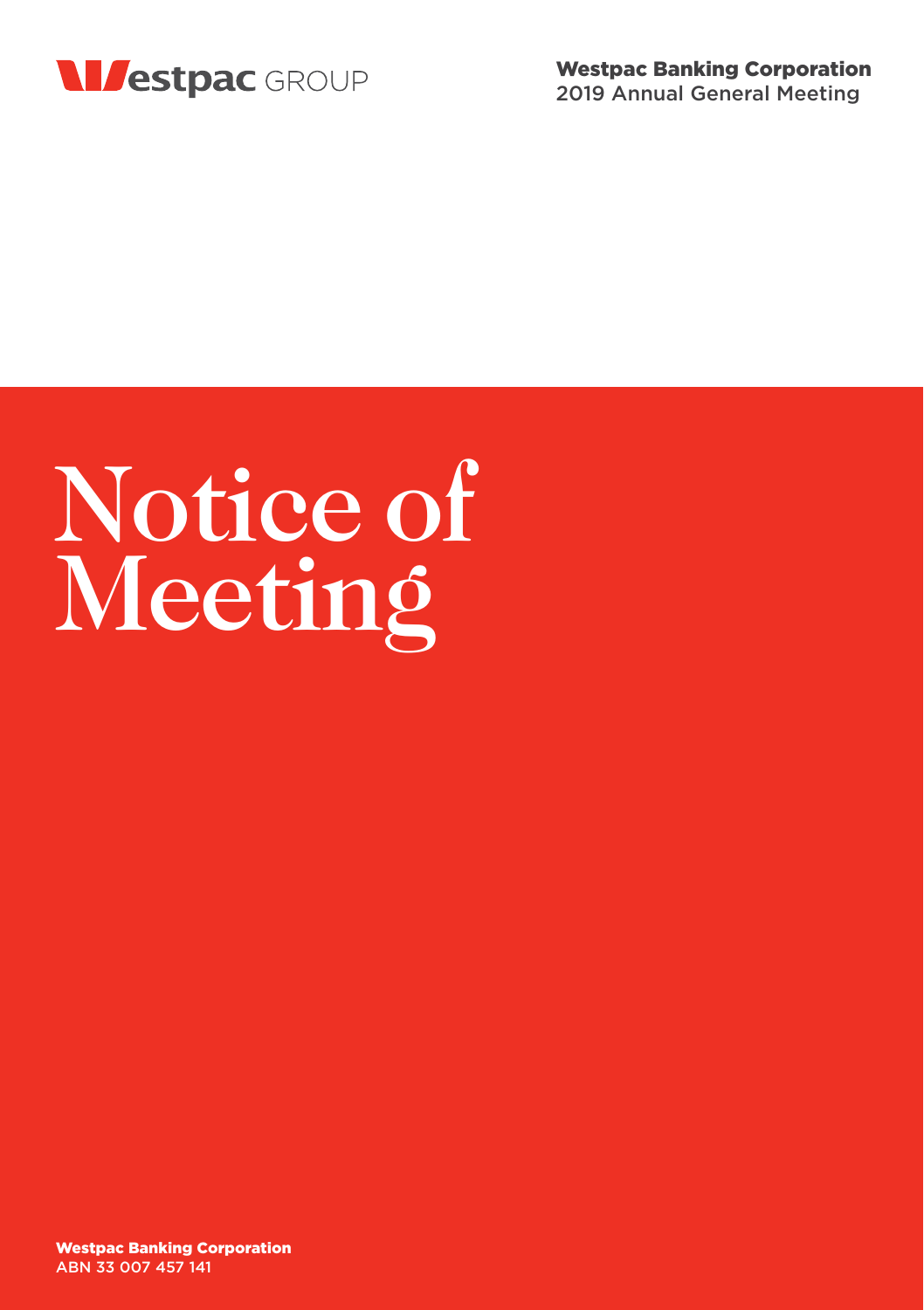

# **CONTENTS**

| <b>MESSAGE FROM THE CHAIRMAN</b>                       | з    |
|--------------------------------------------------------|------|
| <b>NOTICE OF 2019</b><br><b>ANNUAL GENERAL MEETING</b> | 10   |
| <b>IMPORTANT VOTING</b><br><b>INFORMATION</b>          | 12   |
| <b>EXPLANATORY NOTES</b>                               | i Is |
| <b>ATTENDING THE AGM</b>                               |      |

# ANNUAL GENERAL MEETING

# THURSDAY, 12 DECEMBER 2019 10:00 AM (SYDNEY TIME)

INTERNATIONAL CONVENTION CENTRE SYDNEY

DARLING HARBOUR THEATRE, LEVEL 2, 14 DARLING DRIVE, SYDNEY NEW SOUTH WALES 2000

Westpac Banking Corporation ABN 33 007 457 141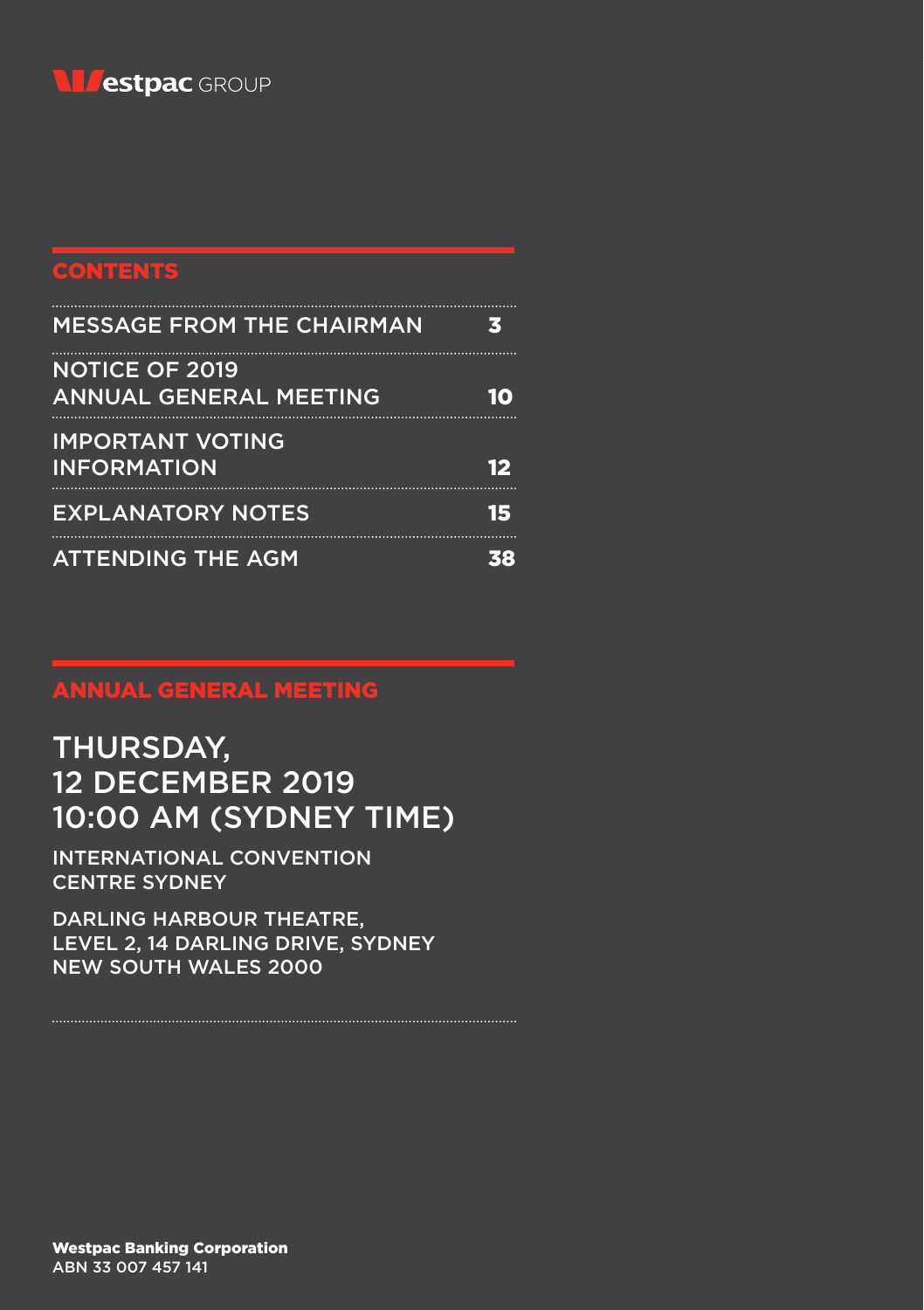#### **MESSAGE FROM THE CHAIRMAN**



#### Dear Shareholder

It is my pleasure to invite you to Westpac's 2019 Annual General Meeting (AGM).

In what has continued to be a challenging period for the financial services sector, and for Westpac, I want to begin by summarising developments relevant to the AGM, including our performance and strategic progress.

The release of the Royal Commission into Misconduct in the Banking, Superannuation and Financial Services Industry's final report (Royal Commission Report), our Culture, Governance and Accountability self-assessment (CGA self-assessment) and customer remediation have been major areas of focus for Westpac this year. At the same time, the operating environment for financial services has become more complex, with heightened regulatory scrutiny and action, slowing economic growth, historically low interest rates and higher capital requirements.

Your Board is very mindful of the impact of these challenges on shareholders, including from a reduction in the dividend, and so I thank you for your ongoing support.

# 2019 performance

Your Board recognises the challenges in the operating environment and our need to improve the management of non-financial risks. Against this background it is worth reiterating that our capital remains above the Australian Prudential Regulation Authority's (APRA) unquestionably strong benchmark, our funding and liquidity is sound and our customer franchise is healthy with a market share of around 20% across most of the major segments in which we operate.

Our financial performance this year, however, has been disappointing. Cash earnings (our preferred measure of assessing financial performance) was down, largely reflecting provisions related to customer remediation and costs associated with changes in our wealth operating model, including exiting the provision of personal financial advice by financial advisers under our licences. Performance was also affected by lower demand for credit and increasing competition from a range of bank and non-bank players.

Asset quality has continued to be a highlight and the overall level of stressed assets is little changed over the year. Nevertheless, consumer delinquencies have increased, consistent with weaker economic activity and the relatively soft housing markets, particularly in Western Australia and regional Queensland, but this has been broadly as expected.

Strategically, your company continues to make good progress. We have achieved major milestones on enhancing our technology infrastructure while delivering improved customer service. For example, our Customer Service Hub, which will ultimately be the technology supporting our customer interactions, is now operational and is already improving our mortgage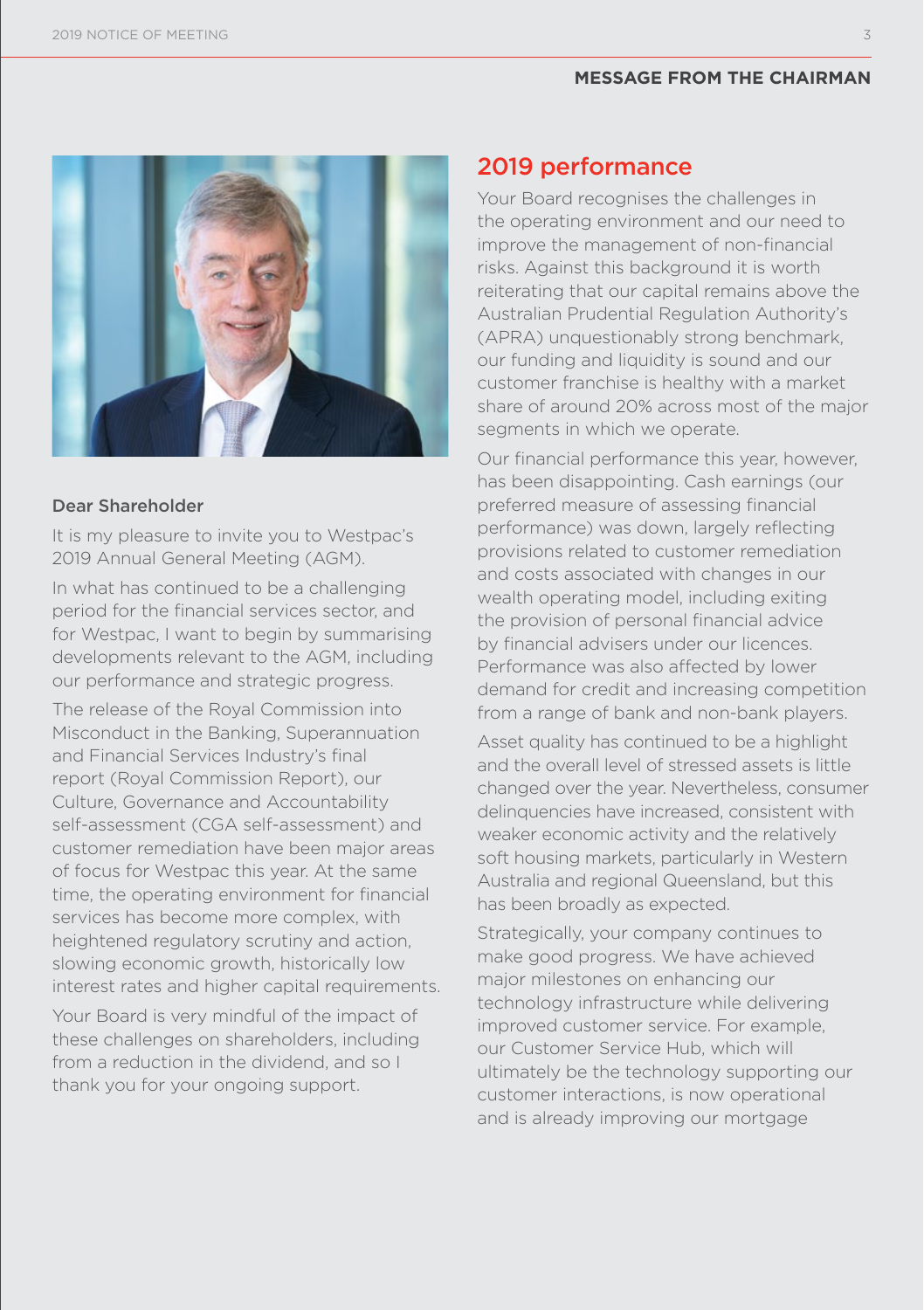#### **MESSAGE FROM THE CHAIRMAN**

origination process. We have consolidated and further strengthened our data platforms and launched a new front-end system for our business bankers. We have also enhanced our services to customers, including a new online feature that provides customers with improved options (including better interest rates) when rolling over a term deposit.

## Strengthening governance

The release of the Royal Commission Report and the finalisation of our CGA self-assessment highlighted some shortcomings in our company, including the management of non-financial risk. Much has already been said about these topics, including in my letter which accompanied your 2019 interim dividend statement, and I want to reiterate that these matters have been taken very seriously by your Board.

We know we need to do better and have a range of programs underway to strengthen governance, better support vulnerable customers, further enhance remuneration structures and embed a stronger customerfocused culture. Many of these initiatives began in 2018 and will continue into 2020. Given their importance, significant focus is being applied to make sure the right resources and level of attention are directed to this work and your Board is monitoring closely.

The message I hope shareholders take away is that we have looked closely at the areas where we have not met expectations, identified our shortcomings and are progressing plans to fix issues and restore trust in Australia's oldest company. As Chairman I observe, first-hand, the depth of Westpac's culture and the commitment of our people to customers – this is one of Westpac's core strengths that will help your company emerge from this period an even stronger company.

# Responding to the strike on the 2018 Remuneration Report

At our 2018 AGM, we received a significant vote against our 2018 Remuneration Report and, as a result, incurred a 'first strike'. In accordance with Australia's Corporations Act, if Westpac receives a second strike against our 2019 Remuneration Report, a separate resolution must be put to shareholders at the 2019 AGM asking if you wish to hold an extraordinary general meeting, a 'spill meeting'. The details of this process and what this means are further explained in this Notice of Meeting.

I want to assure shareholders that I, and your Board, recognise that decisions on executive remuneration last year were not in line with shareholder expectations. In response, we have consulted extensively with shareholders to better understand their views and act on feedback. This process included a number of meetings with both individual and institutional shareholders over the year. I appreciate the time that shareholders have taken to share their thoughts directly with me and your Board.

In my letter to shareholders earlier this year, I explained that the key concern of shareholders was that short-term variable reward (STVR) in 2018 did not reflect performance and that the Board did not apply sufficient discretion to the final STVR outcomes.

Shareholders also provided feedback on the overall quantum of executive pay, the use of fair value to determine the award value of long-term variable reward (LTVR) and the lack of variability in STVR to executives over time. A number of shareholders also explained that the vote against the 2018 Remuneration Report was used to signal their overall disappointment in relation to the issues that emerged through the Royal Commission.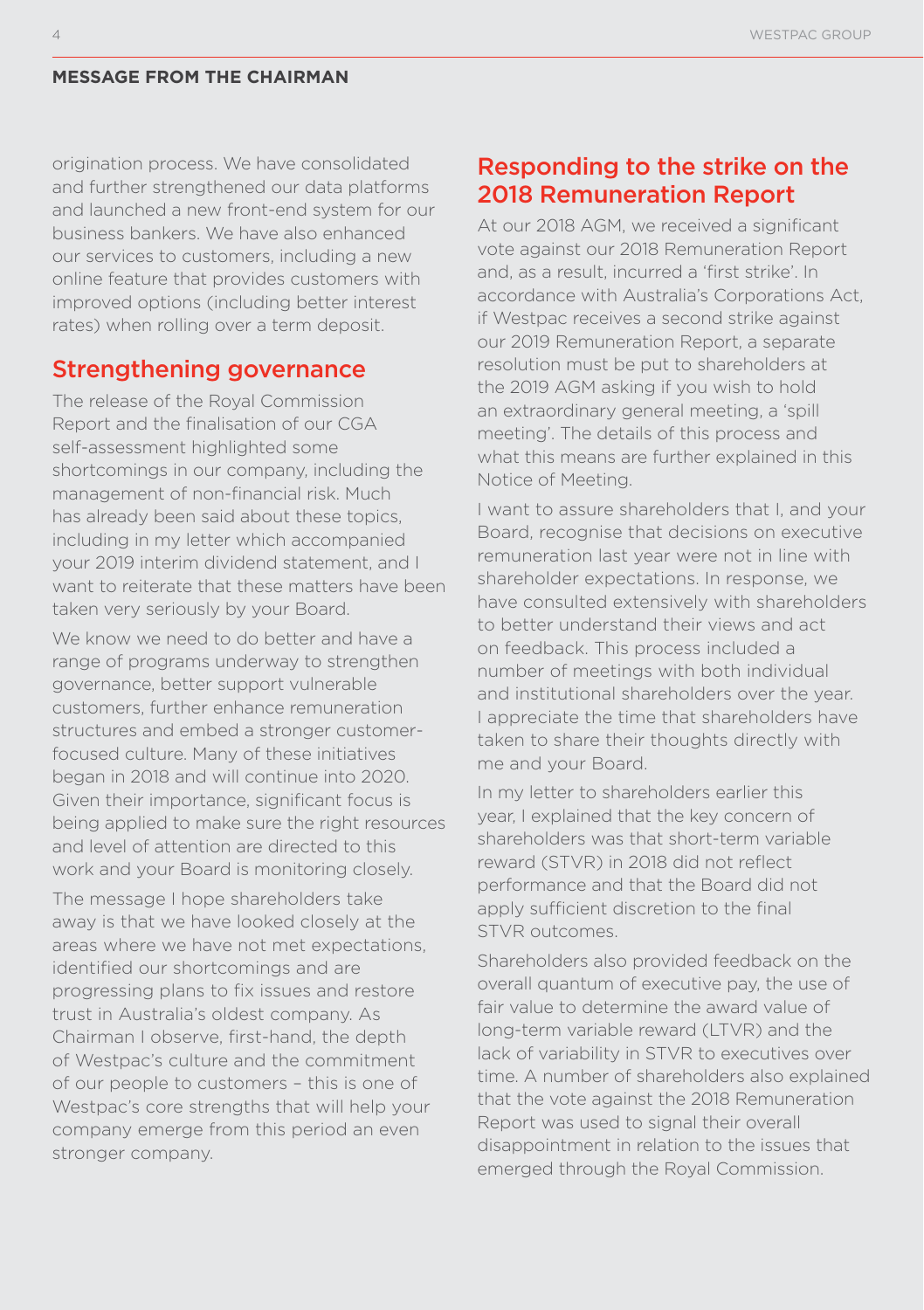# Remuneration decisions

We made a number of decisions in relation to Key Management Personnel remuneration this year. The key decisions we have made are listed below with further details provided in the explanatory notes:

- The CEO recommended to the Board that he forego his STVR for this year. The Board separately considered the matter and determined that a zero STVR outcome for 2019 for the CEO was appropriate to reflect accountability for poor non-financial risk and financial outcomes, as well as some poor customer outcomes, including those highlighted at the Royal Commission. At the same time, the CEO has had no increase in his base pay, and indeed he has not had an increase in his base pay since he commenced the role in 2015.
- Group Executives received between 0% and 83% of their target STVR.
- The scorecard outcome for non-financial risk measures was reduced to zero for Group Executives. In addition, the Board used its discretion to apply downward remuneration adjustments to two Group Executives and two former Group Executives in response to material risk and compliance matters that impacted the Group, in some instances reducing 2019 STVR outcomes to zero. Many of these adjustments related to events from prior periods which have continued to develop and, in some cases, for which material remediation costs have been accounted for in 2019. In addition, the Board exercised its discretion to apply downward adjustments to a portion of deferred STVR for two former Group Executives.
- No LTVR vested for the CEO and Group Executives in 2019 as performance hurdles were not met. These awards typically make up around one third of each of the CEO's or a Group Executive's total remuneration.
- Director base fees were reduced by 20% for all current Non-executive Directors for the 2019 financial year.

Changes have also been made to 2020 remuneration structures including:

- the removal of the use of fair value to determine the number of performance rights issued to the CEO and Group Executives;
- reductions to the total target remuneration (comprising fixed remuneration, target STVR and LTVR opportunity at face value) of the CEO and Group Executives by 23% and 12.5% respectively, reflecting changes made to LTVR. As a result of the reduction to the CEO's remuneration, his total target remuneration becomes comparable to other Australian major bank CEOs; and
- the use of relative Total Shareholder Return as the performance hurdle for the 2020 LTVR and the introduction of clawback as an additional adjustment tool (noting that other LTVR vesting conditions remain unchanged, including the ability of the Board to apply discretion to outcomes).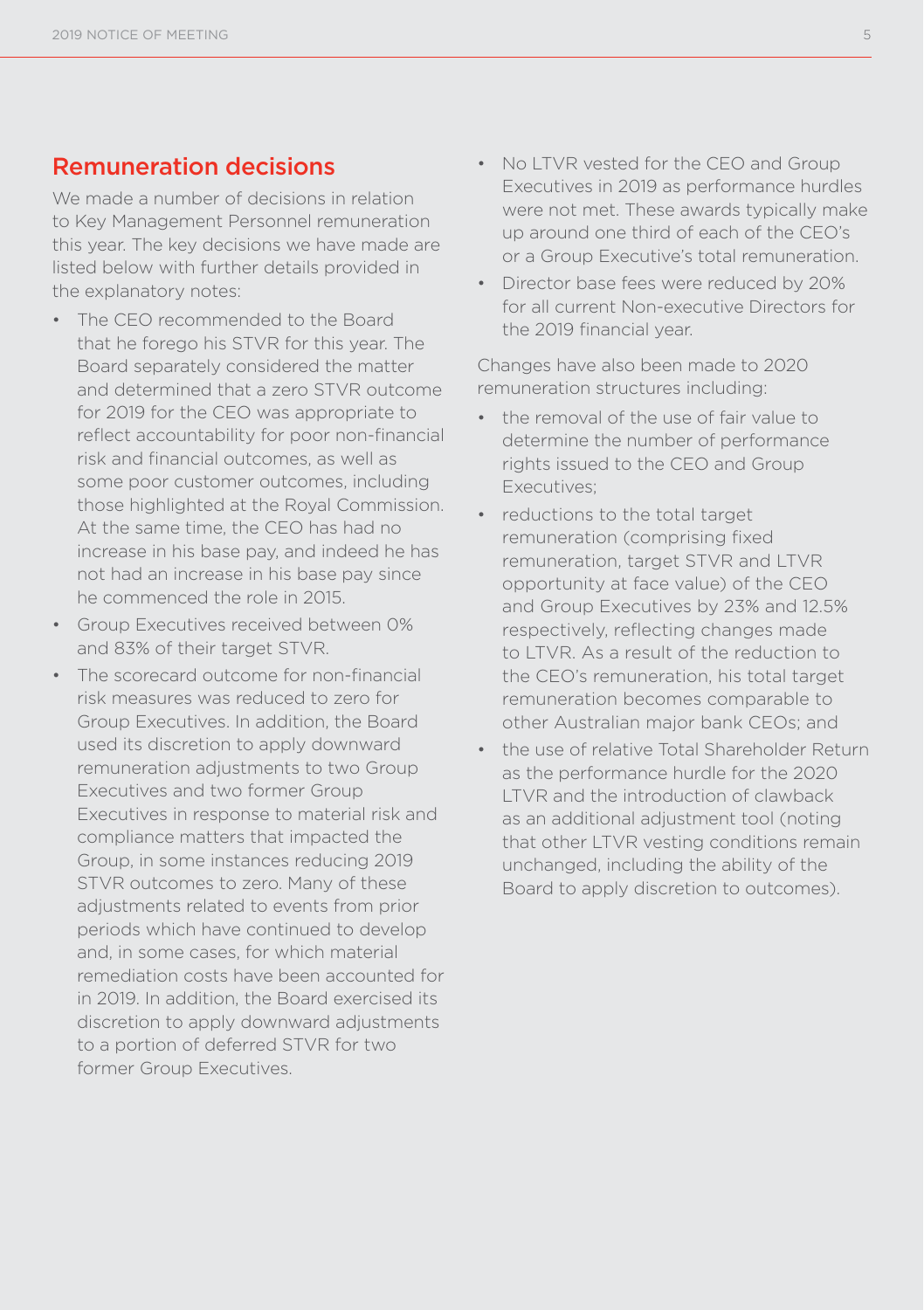#### **MESSAGE FROM THE CHAIRMAN**

While significant changes were made to remuneration this year, some debate remains on executive remuneration structures. We will continue to assess our approach, taking into account ongoing shareholder feedback and new requirements which are being developed by our main banking regulator, APRA. We are actively participating in the consultation process with APRA on its draft prudential standard on remuneration. We will continue to review the remuneration design in 2020 following the release of APRA's final prudential standard on remuneration.

Further detail on Westpac's 2019 remuneration outcomes, is available in this Notice of Meeting and in the Remuneration Report included in the 2019 Annual Report.

#### Board renewal

Over recent years, your Board has undergone significant renewal and I am confident the Board has the right mix of skills, experience and diversity. I believe you are well represented and highly recommend shareholders vote in favour of the Non-executive Directors who are up for election and re-election at the AGM.

## Resolutions requisitioned by shareholders

Westpac has received a notice proposing two resolutions at our 2019 AGM that was initiated by an environmental organisation, Market Forces. The resolutions were requisitioned by shareholders representing approximately 0.01% of Westpac's shares on issue and we have published the full details in this Notice of Meeting. The Board has considered these resolutions and does not believe they are in the best interests of Westpac shareholders as a whole and accordingly, the Board recommends shareholders vote against Items 6(a) and 6(b).

Of the two resolutions, the first is a 'special resolution' that seeks to amend Westpac's constitution to allow 'advisory resolutions' to be tabled at general meetings. The second resolution is an 'advisory resolution' that requests Westpac disclose in its annual reporting strategies and targets to reduce its exposure to fossil fuels, including the elimination of exposure to thermal coal by no later than 2030. The second resolution can only be properly considered if the first resolution is passed, and accordingly will only be put to the vote at the AGM if the first resolution is approved by the requisite majority of shareholders.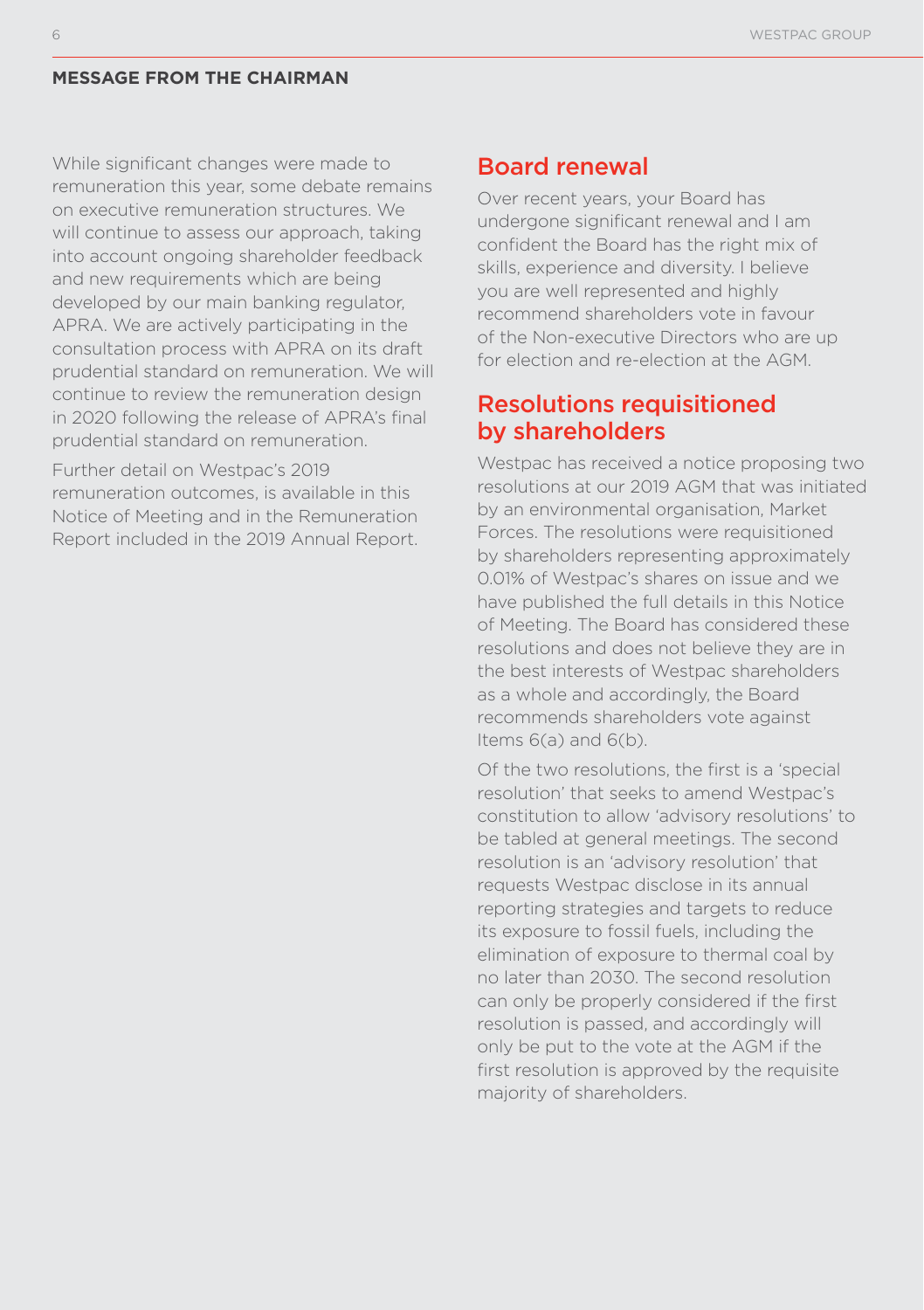On the first resolution, the Board does not believe that the requisitioned resolution which is the subject of Item 6(a) is in the best interests of shareholders. Further, the Board believes that appropriate avenues are already available to shareholders should they wish to express their opinions to the Board. On the second resolution, Westpac already discloses significant information on our climate position along with specific targets that are aligned with the recommendations of the Taskforce on Climate-related Financial Disclosures (TCFD).

Westpac has a long history of action on climate change and was the first Australian bank to release a climate change position statement in 2008 and the first to commit to limiting warming to no more than two degrees in 2014, framed as less than two degrees at the time of the Paris Agreement.

Our current Climate Change Position Statement is due to be updated by mid-2020. In developing these statements we take a practical, science-based and responsible approach that incorporates feedback from a range of stakeholders, including shareholders. The Board approves the Climate Change Position Statement, including the specific commitments and targets.

Further information about our commitment to operating sustainably is set out in our current Climate Change Position Statement and 2020 Action Plan along with our detailed Sustainability Performance Report – both of which are available online.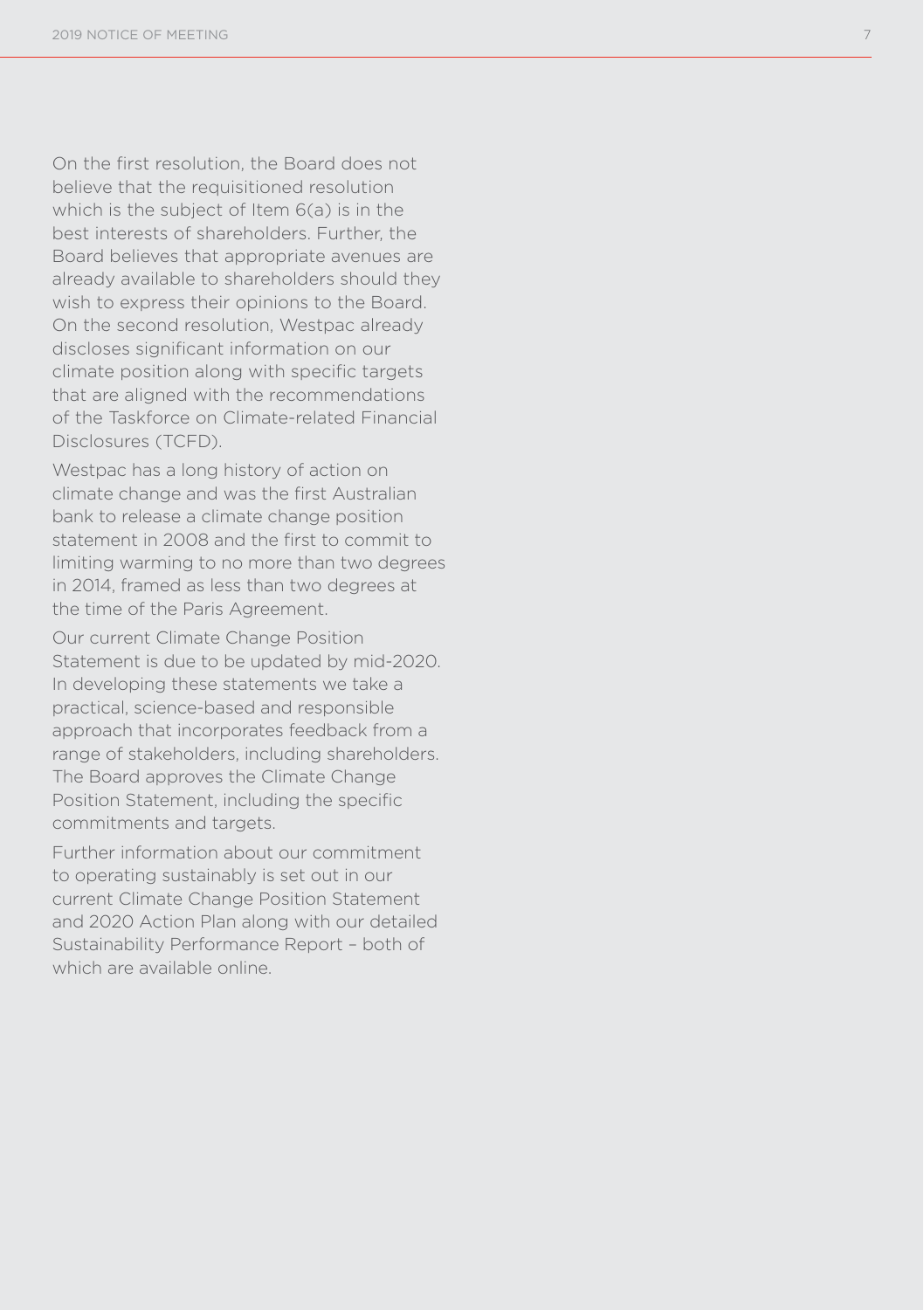#### **MESSAGE FROM THE CHAIRMAN**

#### Matters at the 2019 AGM

Returning to the matters of our AGM, the CEO and I will address the meeting. There will be six items to be considered by shareholders, certain of which are conditional and will only be put to the vote at the meeting if other resolutions are passed first. These are summarised below:

# **1 Financial Reports**

This Item does not require a formal resolution; however, shareholders are given the opportunity to ask questions and make comments about the Financial Reports and the management of Westpac.

# **2 Re-election and election of Directors**

Shareholders will be asked to vote on the election and re-election of five directors at the meeting. Two directors joined the Board during the year (Margie Seale and Steve Harker) and three existing directors will stand for re-election (Nerida Caesar, Ewen Crouch AM and Peter Marriott).

# **3 Grant of Equity to Managing Director and Chief Executive Officer**

The Board determines the remuneration of the CEO and seeks to ensure a high portion is allocated as equity to align with shareholder interests. This resolution asks shareholders to give Westpac the flexibility to allocate any vested equity entitlements (subject to various requirements, a performance hurdle and Board discretion) by issuing new shares.

# **4 Remuneration Report**

This resolution asks shareholders to adopt the Remuneration Report. Major changes in both the structure of remuneration and outcomes have been made this year to better reflect shareholders expectations. These are summarised above with further detail in the explanatory notes.

# **5 Conditional Spill Resolution**

This resolution is only required if 25% or more of votes validly cast are against Item 4, the Remuneration Report. This resolution asks shareholders if they wish to convene an extraordinary general meeting within 90 days of the AGM, at which all directors (excluding the CEO) will be required to vacate office and may stand for re-election.

# **6 Resolutions requisitioned by shareholders**

Two resolutions have been requisitioned by shareholders:

- Item 6(a) proposes that shareholders amend Westpac's Constitution to allow shareholders to express an opinion or request information from the Board regarding how the Board's powers have or should be exercised; and
- Item 6(b) is a request pursuant to Item 6(a) to disclose from 2020 the company's strategies and targets to reduce exposure to fossil fuel assets in line with the goals of the Paris Agreement.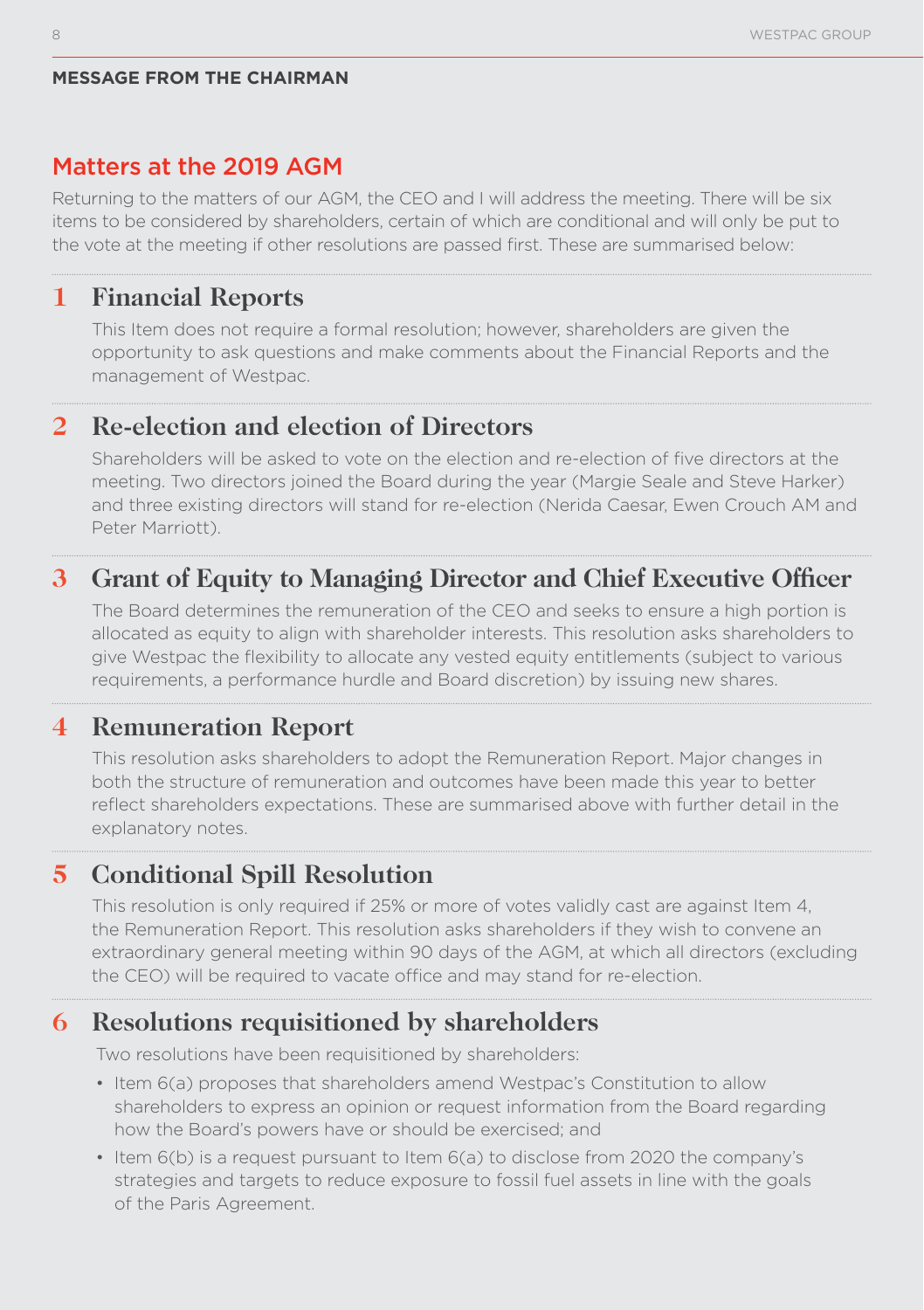# AGM information

Full details of the meeting, how to get there, and the resolutions are included in this Notice of Meeting. If you are unable to attend you can still view the proceedings on our live webcast at www.westpac.com. au/investorcentre. If you cannot attend the meeting and would like to ask a question you can do so either via the enclosed form or online. I will not be able to respond to all submitted questions but will take these into consideration as I prepare my address and will aim to deal with the most commonly raised topics.

Information on how to vote for the resolutions at the AGM, regardless of whether you attend or not, is detailed on pages 12, 13 and 14.

Our Annual Report and/or our Annual Review and Sustainability Report have been sent to shareholders who requested them. These reports are also available on our website at www.westpac.com.au/investorcentre.

I look forward to welcoming you at the AGM.

Yours sincerely,

Lindsay Maxsted Chairman

4 November 2019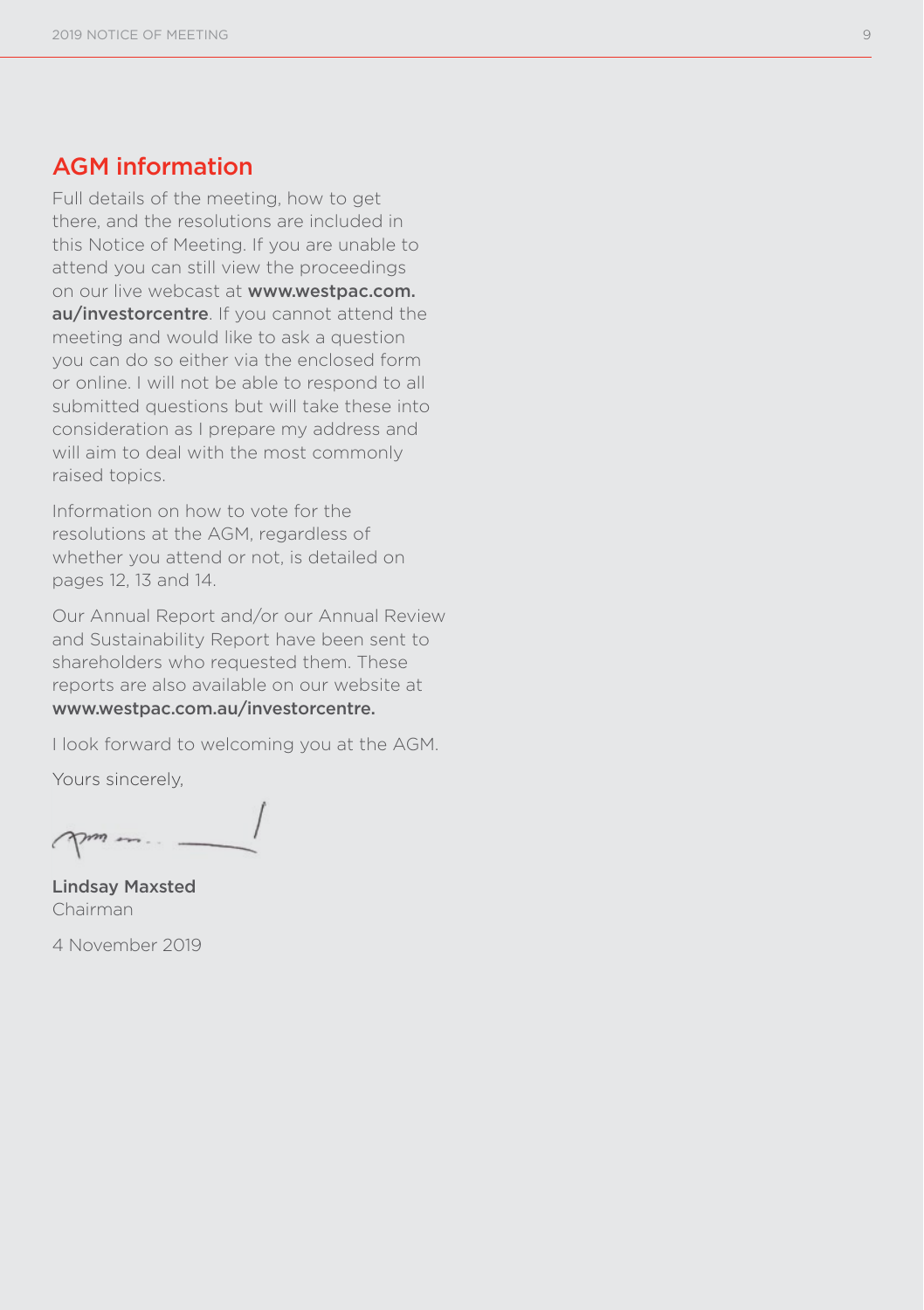# **Notice of Annual General Meeting**

The Annual General Meeting (AGM) of Westpac Banking Corporation (ABN 33 007 457 141) (Westpac) will be held at the International Convention Centre Sydney in the Darling Harbour Theatre, located on Level 2, 14 Darling Drive, Sydney, New South Wales, on Thursday, 12 December 2019, commencing at 10:00 am (Sydney time).

# **ITEMS OF BUSINESS**

# **1 Financial Reports**

To receive and consider the Financial Report, the Directors' Report and the Auditor's Report for the year ended 30 September 2019.

# **2 Re-election and election of Directors**  (order is alphabetical)

- (a) To re-elect Nerida Caesar as a Director.
- (b) To re-elect Ewen Crouch AM as a Director.
- (c) To elect Steven Harker as a Director.
- (d) To re-elect Peter Marriott as a Director.
- (e) To elect Margaret Seale as a Director.

# **3 Grant of equity to Managing Director and Chief Executive Officer**

To approve the grant of performance share rights to the Managing Director and CEO, Brian Hartzer, under the CEO Long Term Variable Reward Plan in accordance with the Plan rules and on the terms summarised in the Explanatory Notes in this Notice of Meeting. Approval is being sought for all purposes, including ASX Listing Rule 10.14 and sections 200B and 200E of the Corporations Act 2001 (Cth) (Corporations Act).

# **4 Remuneration Report**

To adopt the Remuneration Report for the year ended 30 September 2019.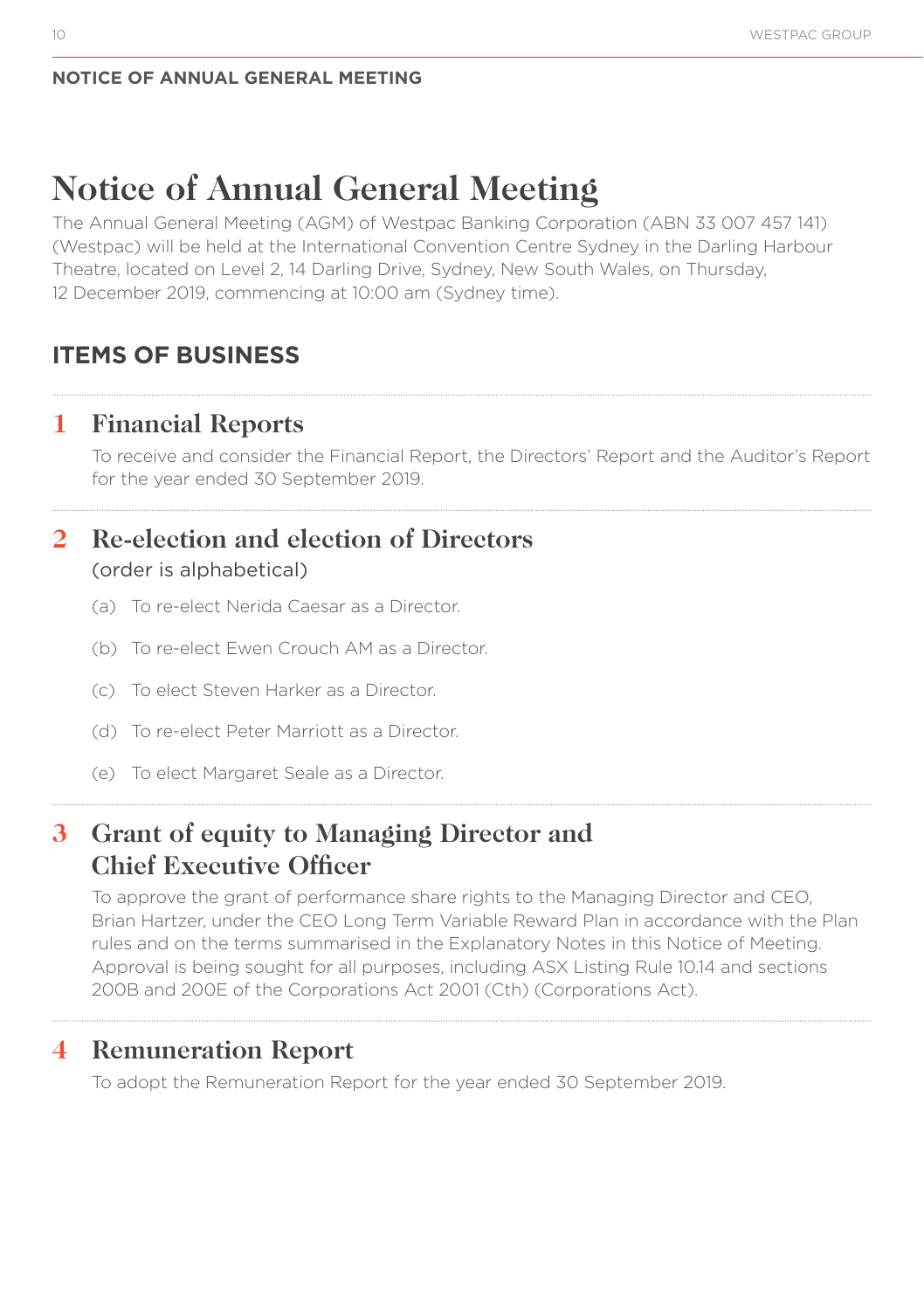# **5 Conditional Spill Resolution**

Subject to, and conditional on 25% or more of the votes cast on the Remuneration Report (Item 4) being against that Item, to hold an extraordinary general meeting of Westpac within 90 days (Spill Meeting) at which:

- (a) all the Non-Executive Directors in office when the resolution to approve the Directors' Report for the financial year ended 30 September 2019 was passed and who remain in office at the time of the Spill Meeting, cease to hold office immediately before the end of the Spill Meeting; and
- (b) resolutions to appoint persons to offices that will be vacated immediately before the end of the Spill Meeting are put to the vote at the Spill Meeting.

This resolution will only be put to the AGM if at least 25% of the votes validly cast on the resolution proposed in Item 4 are against that resolution. If you do not want a Spill Meeting to take place, you should vote 'against' Item 5. If you want a Spill Meeting to take place, you should vote 'for' Item 5.

# **6 Resolutions Requisitioned by Shareholders**

(a) To consider, and if thought fit, pass the following resolution as a special resolution: To insert into the Constitution in article 7 'General meetings' the following new article 7.3A 'Advisory resolutions':

*The Company in general meeting may by ordinary resolution express an opinion or request information about the way in which a power of the Company partially or exclusively vested in the Directors has been or should be exercised. Such a resolution must relate to a material risk identified by the Directors or the Company and cannot advocate action that would violate any law or relate to any personal claim or grievance. Such a resolution is advisory only and does not bind the Directors or the Company.*

(b) To consider and if thought fit, pass the following resolution as an ordinary resolution: Shareholders request the Company disclose in annual reporting from 2020 strategies and targets to reduce exposure to fossil fuel (oil, gas, coal) assets in line with the climate goals of the Paris Agreement, including the elimination of exposure to thermal coal in OECD countries by no later than 2030.

Item 6(b) contains an advisory resolution and may be properly considered at the AGM only if Item 6(a) is passed by special resolution. If Item 6(a) is not passed, Item 6(b) will not be put to the vote at the AGM.

By order of the Board of Directors

Timothy Hartin Group Company Secretary

4 November 2019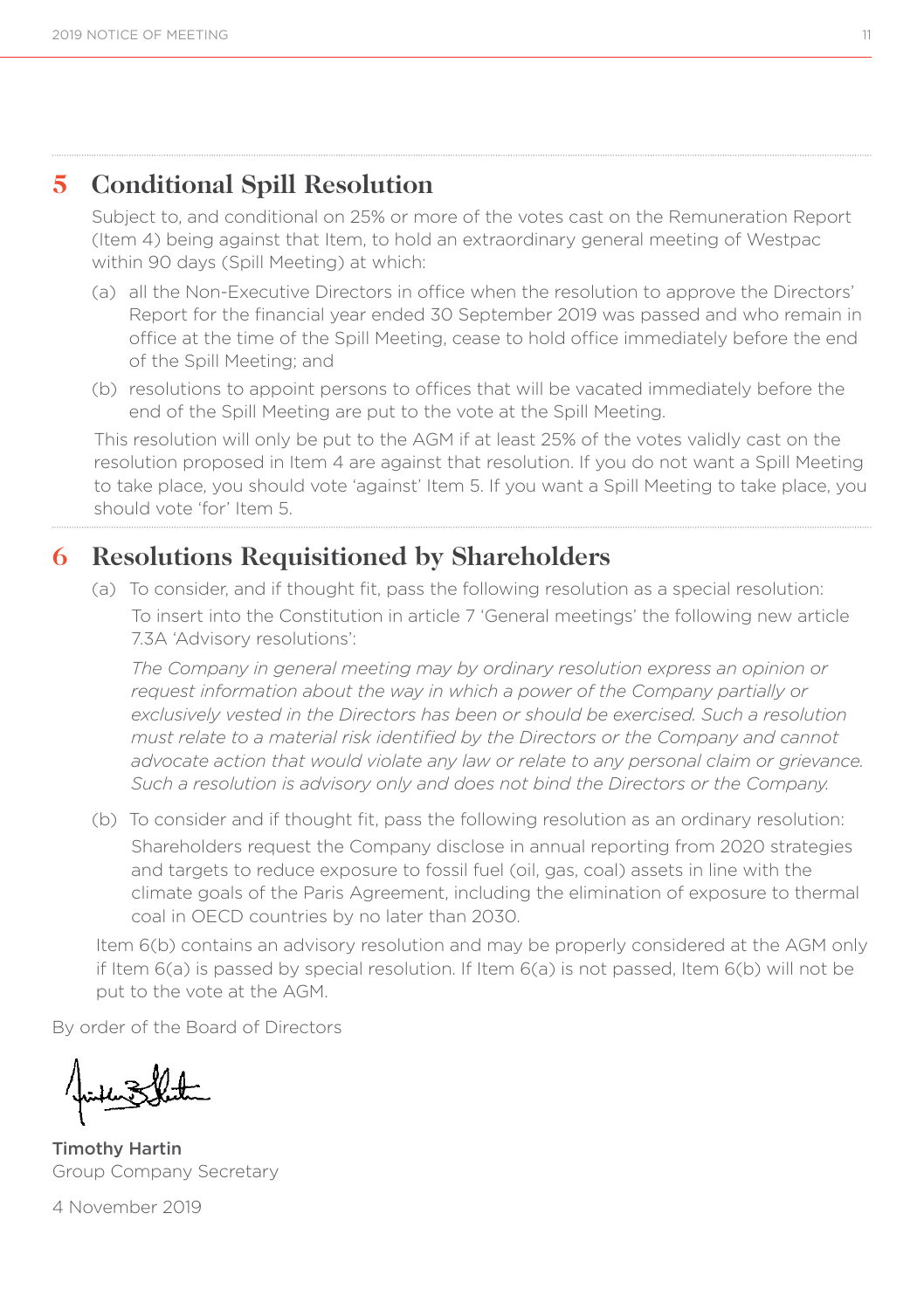# **VOTING EXCLUSIONS**

Key Management Personnel (KMP) that may have a vested interest in the outcome of a resolution are restricted from voting on that resolution. KMP include members of the Board and Westpac's Group Executive Team, and this definition (and a list of KMP) is set out in Westpac's Annual Report. The Corporations Act restricts KMP and their closely related parties from voting in certain circumstances on such resolutions. A closely related party includes a spouse, dependants and certain other close family members, as well as any companies controlled by the KMP.

Voting exclusions apply to the following Items:

|          | <b>Item Resolution</b>                                                  |
|----------|-------------------------------------------------------------------------|
| 3        | Grant of equity to the Managing<br>Director and Chief Executive Officer |
| $\Delta$ | <b>Remuneration Report</b>                                              |
|          |                                                                         |

5 Conditional Spill Resolution

Westpac will disregard any votes cast on Item 4, in any capacity, by or on behalf of a member of the KMP or that KMP's closely related parties. Westpac will also disregard any votes cast on Items 3, 4 and 5 as Proxy by any member of the KMP or that KMP's closely related parties. The exception to this exclusion is where a KMP (or related party) is:

- a Proxy for a person entitled to vote, and that person has directed the KMP or their closely related party (as Proxy) how to vote on the Item on the Voting Form; or
- the Chairman of the AGM, as Proxy for a person entitled to vote, in accordance with an express authority on the Voting Form to vote undirected proxies as the Chairman sees fit even if the resolution is connected directly or indirectly with the remuneration of a member of the KMP.

In addition, for Item 3, Westpac will disregard any votes cast in favour of this Item by Mr Hartzer and any associate of Mr Hartzer in accordance with the Listing Rules. Westpac will not disregard a vote cast by Mr Hartzer or any associate of Mr Hartzer as Proxy for a person who is entitled to vote in accordance with the directions on the Voting Form.

# **CONDUCT OF THE WESTPAC AGM**

All Westpac shareholders may attend the AGM and ask a question. All Westpac shareholders may also vote on each Item before the AGM subject to the voting exclusions set out earlier.

For the purposes of the AGM, a person will be considered a shareholder if they were registered as the holder of those shares at 7:00 pm (Sydney time) on Tuesday, 10 December 2019.

#### The AGM is an important forum for the Board, Executive Team and shareholders and so we will:

- provide shareholders with a reasonable opportunity to ask questions. The Chairman and the CEO will generally answer questions. However, some questions may be referred to Westpac's Auditor or to another senior executive. If appropriate, a response may be provided as soon as possible after the AGM;
- inform shareholders of the Proxy position on each Item and the manner in which the Chairman of the AGM will vote available Proxies; and
- provide shareholders with easy access to the AGM so that they are able to participate in the meeting. We will do this by supporting people with mobility difficulties, providing hearing loop facilities and having a sign language interpreter for the business of the meeting.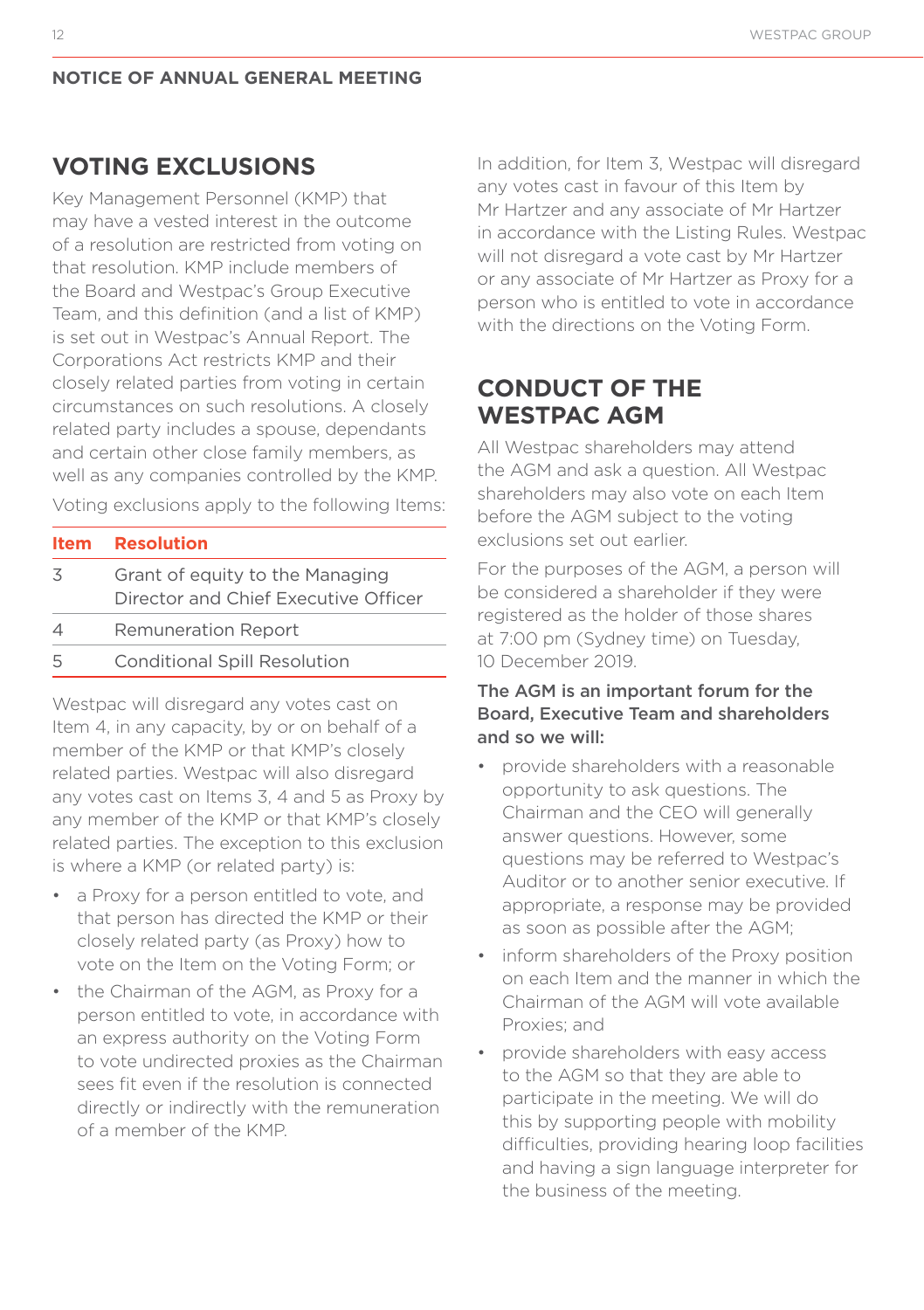#### To assist us we ask that shareholders:

- do not repeat questions already asked to allow as many shareholders as possible to participate;
- keep questions to matters being considered at the AGM and which are relevant to shareholders as a whole. We are not able to discuss personal banking matters at the AGM; and
- do not photograph, videotape or record the AGM.

# **HOW TO VOTE**

#### **There are three ways in which to vote at Westpac's AGM:**

- 1. attend the AGM and vote on the voting cards you will be given on the day;
- 2. submit a direct vote, either online or by filling in the Voting Form; or
- 3. appoint a Proxy (or Proxies) to attend the AGM and vote on your behalf. This may also be done online or by filling in the Voting Form.

Further details on each option are provided below.

# 1. Attend the AGM

When registering at the AGM you will be given a voting card. Further instructions on how to complete the voting card will be provided at the AGM.

# 2. Submit a direct vote

A direct vote can be lodged online or by completing the direct voting section of the Voting Form and returning it in accordance with the instructions below. For a vote to be counted, you must complete the voting directions for each Item by marking 'For', 'Against' or 'Abstain'.

Votes will only be valid for Items marked. No vote will be counted for Items left blank. However, if the Voting Form is left blank for all Items, the Chairman of the AGM will be deemed to be your appointed Proxy for all Items.

By submitting a direct vote, you agree to be bound by the direct voting rules adopted by the Board. The direct voting rules are available on the Westpac website at **www.westpac.** com.au/investorcentre. Further instructions on direct voting are available on the front of the Voting Form.

# 3. Appoint a Proxy

Shareholders can appoint up to two Proxies to attend the AGM on their behalf, and vote in accordance with their instructions on the Voting Form. A Proxy need not be a shareholder of Westpac.

Where two Proxies are appointed, each Proxy can represent a specific proportion or number of shares. If no number or proportion is specified, each Proxy will represent half the shareholder's votes.

If a Proxy is instructed to abstain from voting on an Item, they must not vote on the shareholder's behalf. Any vote cast will not be counted.

If you appoint a Proxy (other than the Chairman of the AGM) and direct them how to vote, the Chairman of the AGM must cast those Proxy votes on your behalf if your Proxy does not do so.

If you appoint the Chairman of the AGM as your Proxy (or if he is appointed by default), and no direction is provided, you are authorising the Chairman to exercise your Proxy as the Chairman sees fit. This includes in relation to Items 3, 4 and 5 even though those items are connected directly or indirectly with the remuneration of a member of Westpac's KMP.

If you wish to appoint the Chairman of the AGM as Proxy and direct them how to vote on an Item, you must complete the 'For', 'Against' or 'Abstain' boxes on the Voting Form.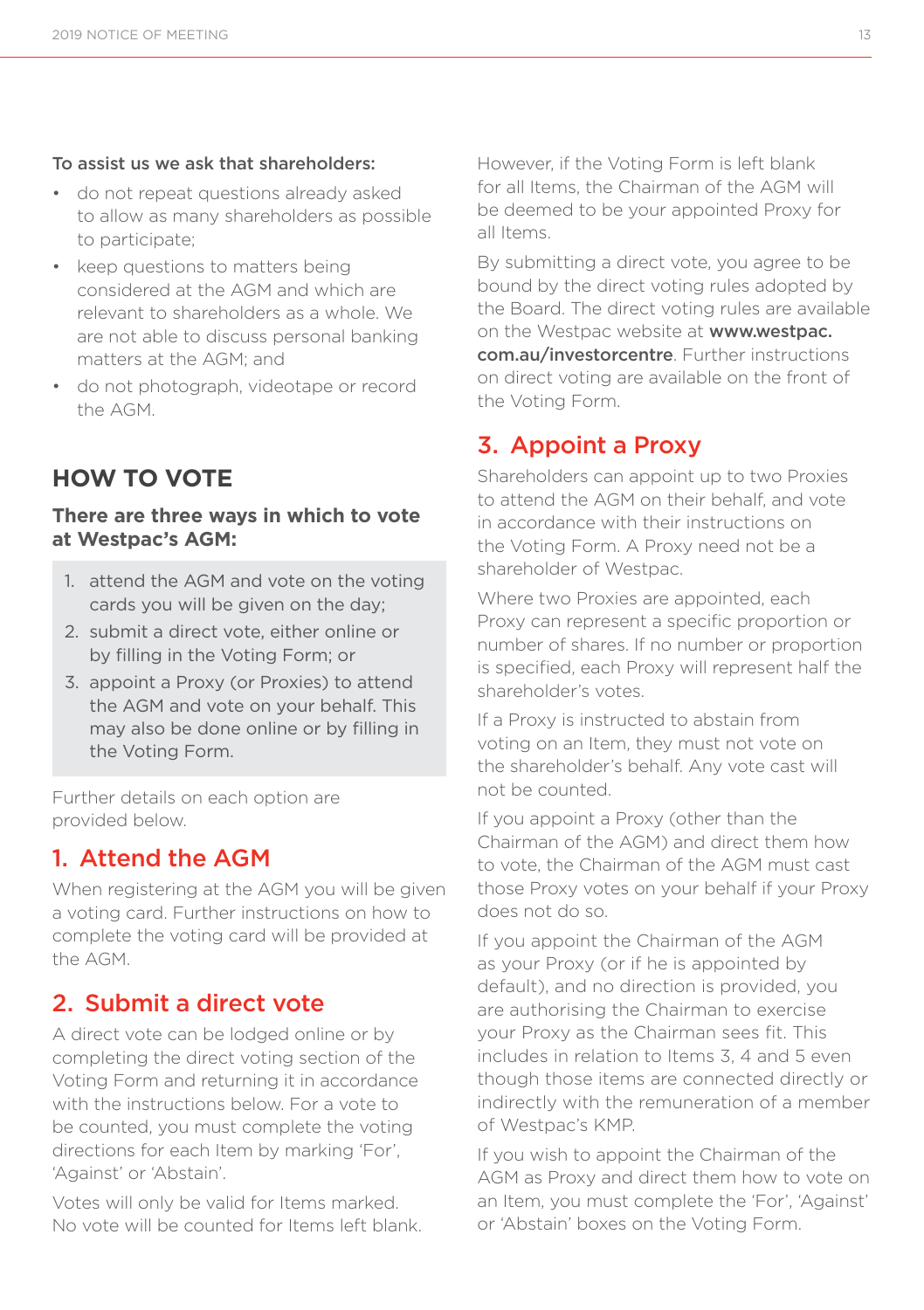Otherwise, the Chairman of the AGM intends to vote all available Proxies in favour of all Items except Items 5 and 6.

If you appoint a Director (other than the Chairman) or another member of Westpac's KMP or their closely related parties as your Proxy, you must specify how they should vote on Items 3, 4 and 5 by completing the 'For', 'Against' or 'Abstain' boxes on the Voting Form. If you do not, your Proxy will not be able to exercise your vote for that Item.

Shareholders are encouraged to direct their Proxies on how to vote. If a Proxy is not directed, the Proxy may abstain or vote as they see fit (subject to any voting exclusions). Should any new Items be proposed at the AGM, a Proxy may vote on such Items as they see fit.

Further instructions on appointing Proxies are available on the front of the Voting Form or online at vote.linkmarketservices.com/WBC.

# Submit a Voting Form

Voting Forms can be submitted in the following ways:

Online – at vote.linkmarketservices.com/WBC. Follow the prompts and have your Shareholder Reference Number (SRN) or Holder Identification Number (HIN) available. You may also use a mobile (with a QR code reader) to scan the QR code on the front of the Voting Form. You will need your SRN or HIN and the postcode for your shareholding.

Email – scan and email a completed Voting Form (this must include any relevant authority under which a Voting Form is signed, or a certified copy of that authority) to vote@linkmarketservices.com.au.

By post, hand or facsimile – completed Voting Forms (including any relevant authority under which a Voting Form is signed, or a certified copy of that authority) may be posted to Link Market Services Limited, Locked Bag A6015, Sydney South NSW 1235, using the enclosed return envelope; or hand delivered to Link Market Services Limited at 1A Homebush Bay Drive, Rhodes NSW 2138; or sent by facsimile to (+61 2) 9287 0309.

All Voting Forms must be received (either online, by post or fax) by 10:00am (Sydney time) on Tuesday, 10 December 2019.

#### Corporate representatives

A corporation which is a shareholder, or which has been appointed as a Proxy, may appoint an individual to act as a representative to vote at the AGM. The appointment must comply with section 250D of the Corporations Act. The representative should bring to the AGM evidence of his or her appointment unless it has previously been provided to Link.

# Voting by poll

Voting on Items at the AGM will be conducted by poll. Further details on the poll will be provided at the AGM.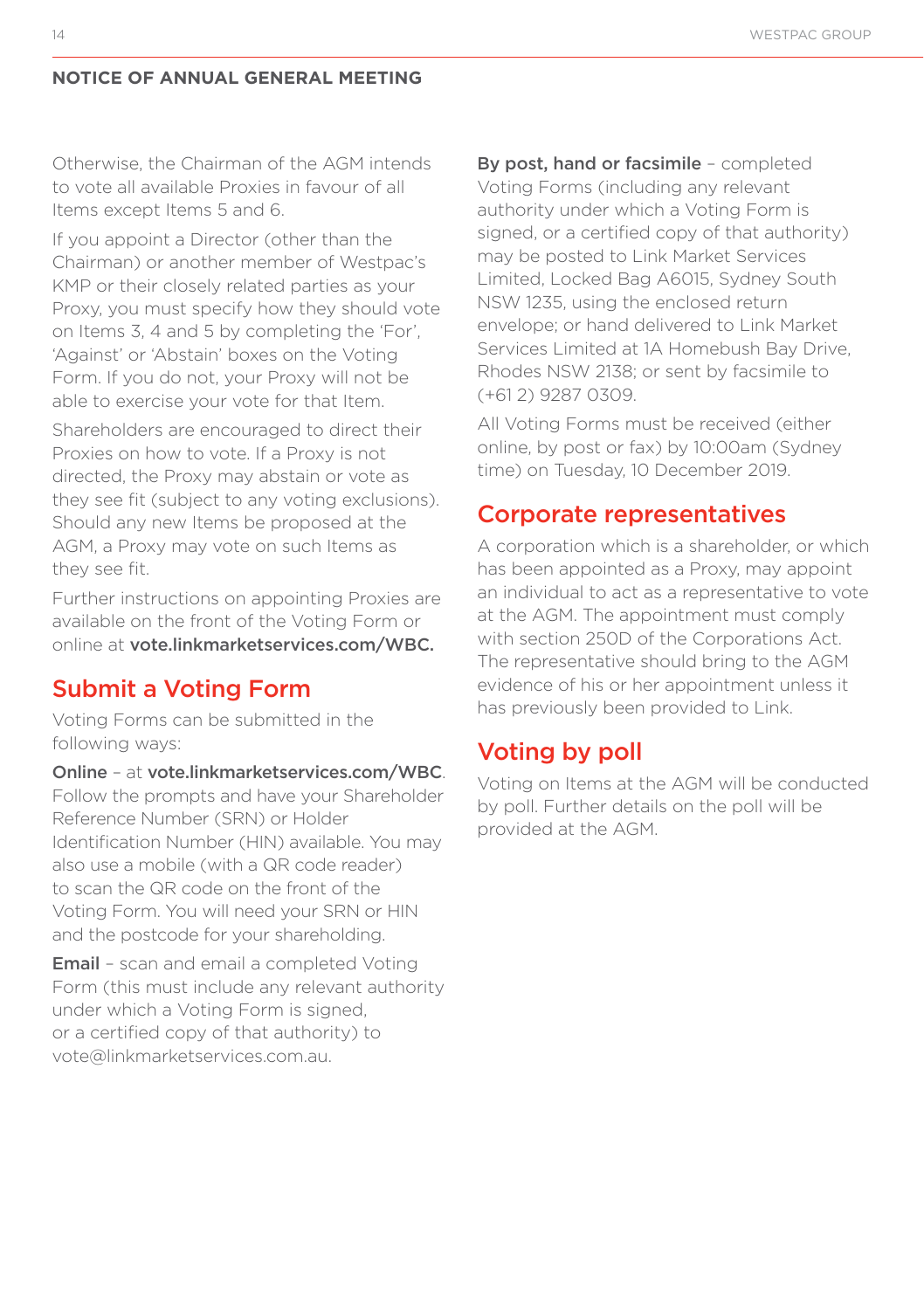# **EXPLANATORY NOTES**

# **Item 1**  Financial Reports

This Item relates to Westpac's Financial Report, Directors' Report and Auditor's Report (the Reports) for the year ended 30 September 2019. This Item does not require a formal resolution and so no vote will be held. Shareholders may ask questions on the Reports. The Reports are in Westpac's 2019 Annual Report and can be accessed on our website at www.westpac.com.au/investorcentre.

# **Item 2**  Re-Election and Election of Directors

Ms Nerida Caesar, Mr Ewen Crouch AM and Mr Peter Marriott are retiring by rotation at this meeting in accordance with the Constitution and are offering themselves for re-election.

Mr Steven Harker and Ms Margaret Seale both joined the Board on 1 March 2019 and are offering themselves for election.

Westpac seeks to maintain a high-quality Board with the skills and experience to represent shareholders in understanding the complexities of a modern financial services environment. A skills matrix which is included in Westpac's Corporate Governance Statement and available on Westpac's website at www.westpac.com.au/about-westpac/ westpac-group/corporate-governance/ corporate-governance-overview/ sets out the skills of the Board. This matrix highlights that the current Board has the necessary skills and experience to be Directors of your company. In addition, each year the Board conducts

an independent performance review of all Directors. Following that review the Board (with the exception of each Director in relation to his or her own election or re-election) has recommended the election or re-election of each Non-executive Director below.

All Non-executive Directors standing for election or re-election will address the AGM.

#### **(a) Nerida Caesar**



BCom, MBA, GAICD, Age 55. Independent Non-executive Director since September 2017.

Ms Caesar is the Chairman of Workplace Giving Australia Limited, a Director of Spark Investment Holdco Pty Ltd, an Advisory Board member of IXUP Limited and an Advisor to Equifax Australia and New Zealand.

Ms Caesar has 30 years of broad-ranging commercial and business management experience. Most recently, Ms Caesar was Group Managing Director and Chief Executive Officer, Australia and New Zealand, of Equifax, formerly Veda Group Limited from February 2011 to June 2017. Ms Caesar is also a former Director of Genome.One Pty Ltd and Stone and Chalk Limited. Ms Caesar was also formerly Group Managing Director, Telstra Enterprise and Government, responsible for Telstra's corporate, government and large business customers in Australia as well as the international sales division. She also worked as Group Managing Director, Telstra Wholesale, and prior to that held the position of Executive Director Enterprise & Government where she was responsible for managing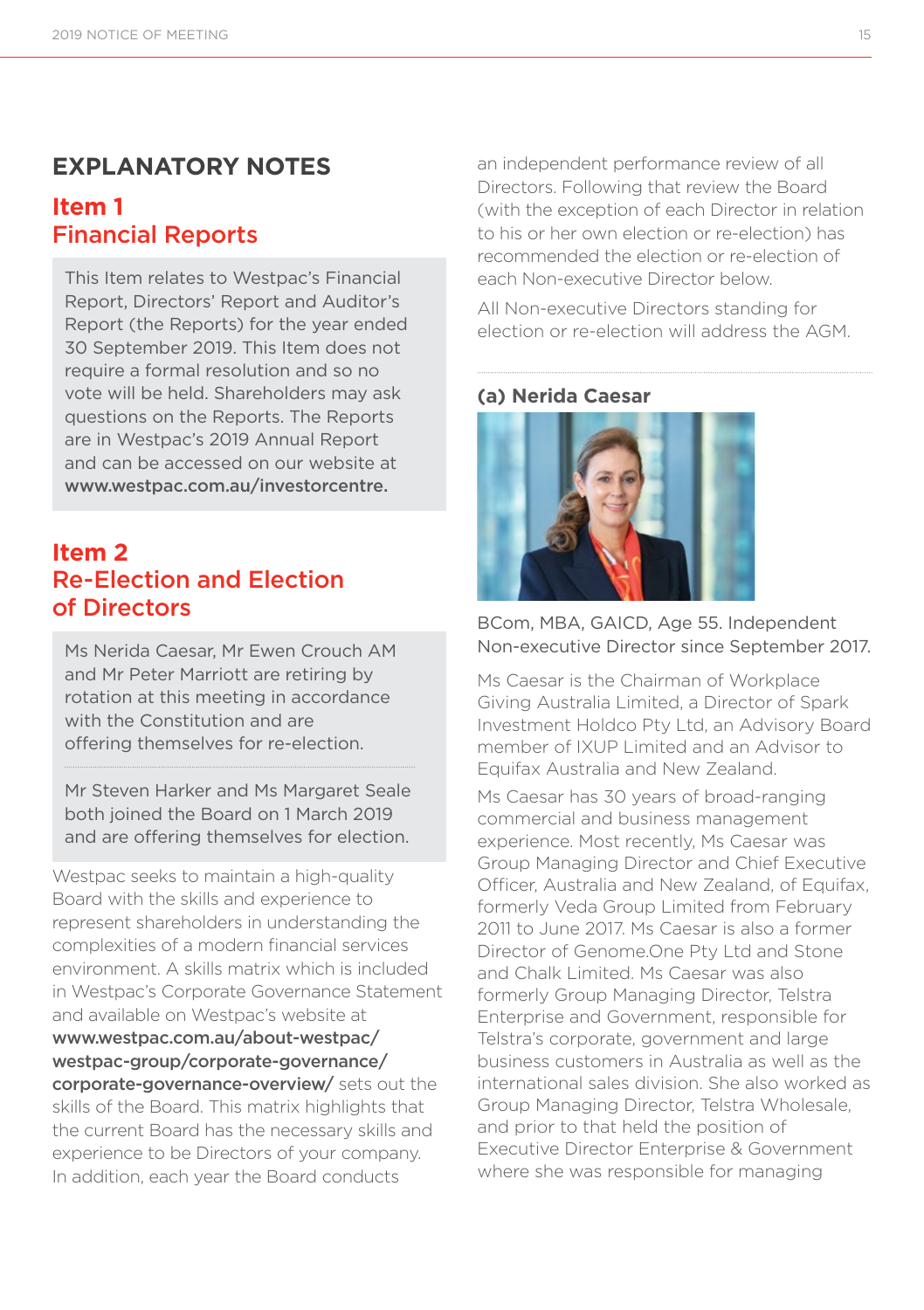products, services and customer relationships throughout Australia. Prior to joining Telstra, Ms Caesar held several senior management and sales positions with IBM within Australia and internationally over a 20 year period, including as Vice President of IBM's Intel Server Division for the Asia Pacific region.

Ms Caesar does not have a relationship with Westpac, other than as a Director, as a customer and as a shareholder. Ms Caesar does not have a relationship with any other Director.

Ms Caesar is a member of the Board Risk & Compliance and Board Technology Committees.

#### The Board considers Ms Caesar to be an independent director.

The Board (other than Ms Caesar) unanimously recommends shareholders vote in favour of the re-election of Ms Caesar to the Board.

The Chairman of the AGM intends to vote all available proxies in favour of this Item.

#### **(b) Ewen Crouch AM**



BEc (Hons.), LLB, FAICD. Age 63. Independent Non-executive Director since February 2013.

Mr Crouch was a Partner at Allens from 1988 to 2013, where he was one of Australia's most accomplished mergers and acquisitions lawyers. He served as a member of the firm's board for 11 years, including four years

as Chairman of Partners. His other roles at Allens included Co-Head Mergers and Acquisitions and Equity Capital Markets, Executive Partner, Asian offices and Deputy Managing Partner. Mr Crouch served as a Director of Mission Australia from 1995 and as Chairman from 2009, before retiring in November 2016. From 2010 to 2015, Mr Crouch was a member of the Takeovers Panel. In 2013, Mr Crouch was awarded an Order of Australia in recognition of his significant service to the law as a contributor to legal professional organisations and to the community.

Mr Crouch is the Chairman of Corporate Travel Management Limited, a Director of BlueScope Steel Limited, Sydney Symphony Orchestra Holdings Pty Limited and Jawun. He is a member of the Commonwealth Remuneration Tribunal.

Mr Crouch does not have a relationship with Westpac, other than as a Director, as a customer and as a shareholder. Mr Crouch does not have a relationship with any other Director.

Mr Crouch is the Chairman of the Board Risk & Compliance Committee and a member of each of the Board Audit, Board Nominations and Board Remuneration Committees.

The Board considers Mr Crouch to be an independent director.

The Board (other than Mr Crouch) unanimously recommends shareholders vote in favour of the re-election of Mr Crouch to the Board.

The Chairman of the AGM intends to vote all available proxies in favour of this Item.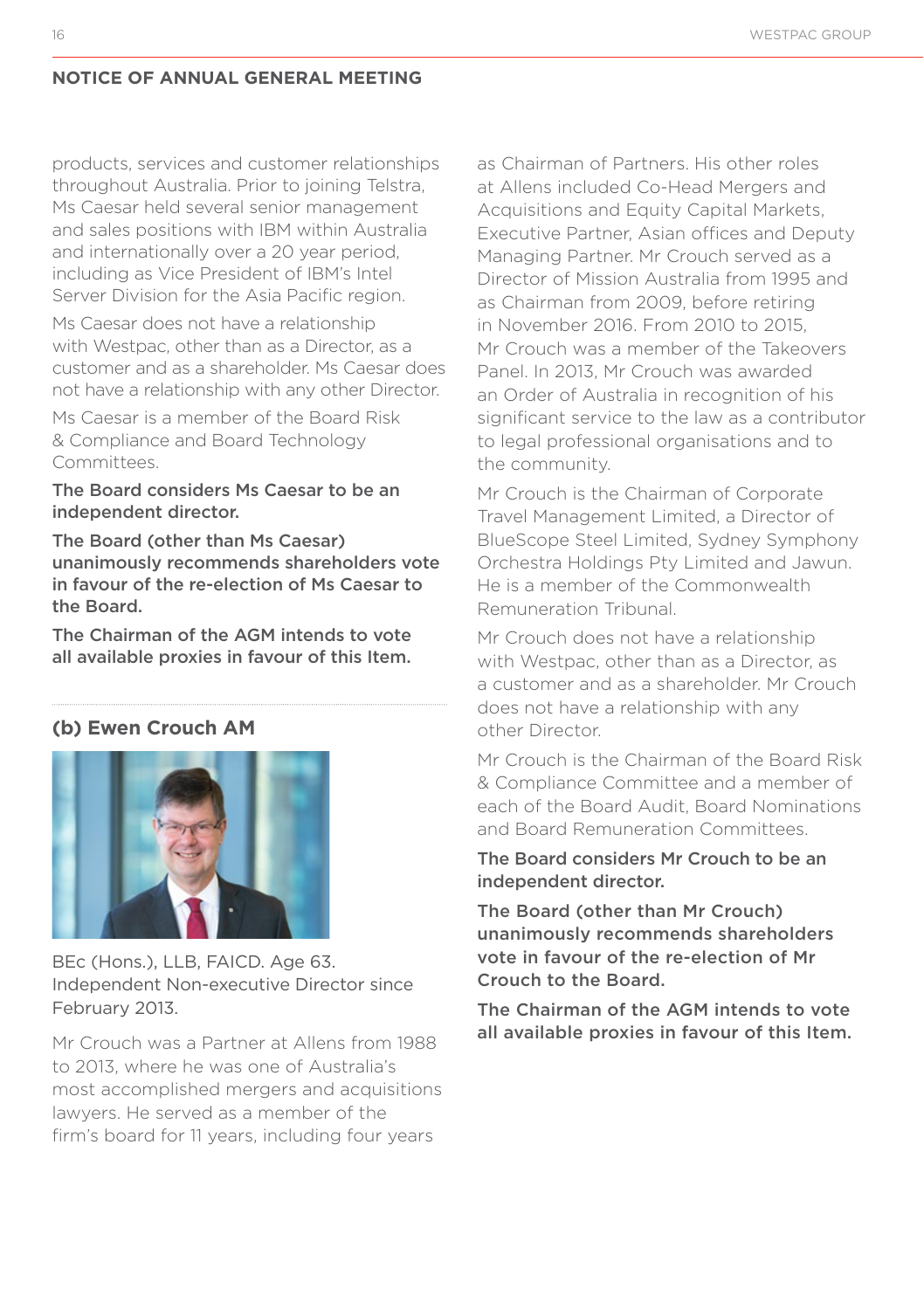#### **(c) Steven Harker**



BEc (Hons.), LLB. Age 64. Independent Non-executive Director since 1 March 2019.

Mr Harker has over 35 years of experience in investment banking. He was formerly Managing Director and Chief Executive Officer of Morgan Stanley Australia from 1998 to 2016 and then Vice Chairman until February 2019. Prior to joining Morgan Stanley, he spent fifteen years with Barclays de Zoete Wedd (BZW, now Barclays Investment Bank). Mr Harker is a former Chairman and Director of Australian Financial Markets Association Limited and a former Director of Investa Property Group. He also previously served on the board of the Centre for International Finance and Regulation. He is also a former Guardian of the Future Fund of Australia. Mr Harker currently serves as Honorary Treasurer of Ascham School.

Mr Harker is currently a Director of The Banking and Finance Oath Limited, The Hunger Project Australia, ASX Refinitiv Charity Foundation, New South Wales Golf Club Foundation Limited and Ascham School Ltd.

Mr Harker does not have a relationship with Westpac, other than as a Director, as a customer and as a shareholder. Mr Harker does not have a relationship with any other Director.

Mr Harker is a member of the Board Risk & Compliance and Board Audit Committees.

The Board considers Mr Harker to be an independent director.

The Board (other than Mr Harker) unanimously recommends shareholders vote in favour of the election of Mr Harker to the Board.

The Chairman of the AGM intends to vote all available proxies in favour of this Item.

#### **(d) Peter Marriott**



BEc (Hons.), FCA. Age 62. Independent Non-executive Director since June 2013.

Mr Marriott has over 30 years' experience in senior management roles in the finance industry encompassing international banking, finance and auditing. He joined Australia and New Zealand Banking Group Limited (ANZ) in 1993 and held the role of Chief Financial Officer from July 1997 to May 2012. Prior to his career at ANZ, Mr Marriott was a banking and finance, audit and consulting partner at KPMG Peat Marwick. Mr Marriott was formerly a Director of ANZ National Bank Limited in New Zealand and various ANZ subsidiaries. Mr Marriott is currently a member of the Monash University Council and also the Chairman of the Monash University Council's Resources and Finance Committee.

Mr Marriott is a Director of ASX Limited, ASX Clearing Corporation Limited, ASX Settlement Corporation Limited and Austraclear Limited.

Mr Marriott does not have a relationship with Westpac, other than as a Director and as a shareholder. Mr Marriott does not have a relationship with any other Director.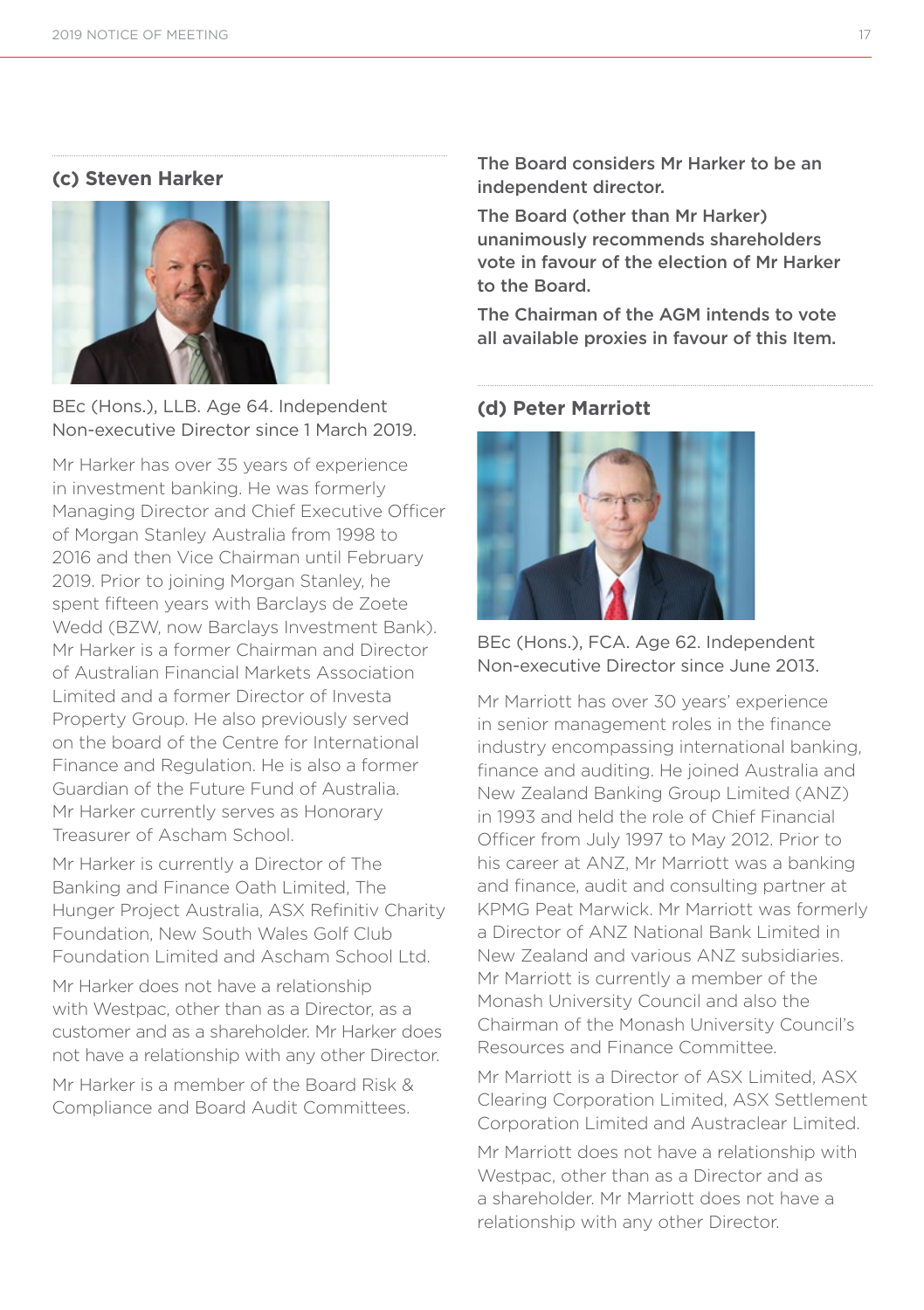Mr Marriott is the Chairman of the Board Audit Committee and a member of each of the Board Nominations, Board Risk & Compliance and Board Technology Committees.

#### The Board considers Mr Marriott to be an independent director.

The Board (other than Mr Marriott) unanimously recommends shareholders vote in favour of the re-election of Mr Marriott to the Board.

The Chairman of the AGM intends to vote all available proxies in favour of this Item.

#### **(e) Margaret Seale**



BA, FAICD. Age 59. Independent Non-executive Director since 1 March 2019.

Ms Seale has more than 25 years' experience in senior executive roles across a range of industry sectors. Her particular focus was sales and marketing, general management, and the successful transition of traditional business models to digital environments. Prior to her non-executive career, she was Managing Director of Random House Australia and New Zealand and President, Asia Development for Random House Inc. Ms Seale is a former Director of Ramsay

Health Care Limited, Bank of Queensland Limited, and Penguin Random House Australia Pty Limited, of which she was also Chair. She also previously served on the boards of Chief Executive Women (chairing its Scholarship Committee), the Powerhouse Museum, and the Sydney Writers Festival.

Ms Seale is currently a Director of Scentre Group Limited, Telstra Corporation Limited and Australian Pacific (Holdings) Pty Limited.

Ms Seale does not have a relationship with Westpac, other than as a Director, as a customer and as a shareholder. Ms Seale does not have a relationship with any other Director.

Ms Seale is a member of the Board Risk & Compliance and Board Remuneration Committees.

The Board considers Ms Seale to be an independent director.

The Board (other than Ms Seale) unanimously recommends shareholders vote in favour of the election of Ms Seale to the Board.

The Chairman of the AGM intends to vote all available proxies in favour of this Item.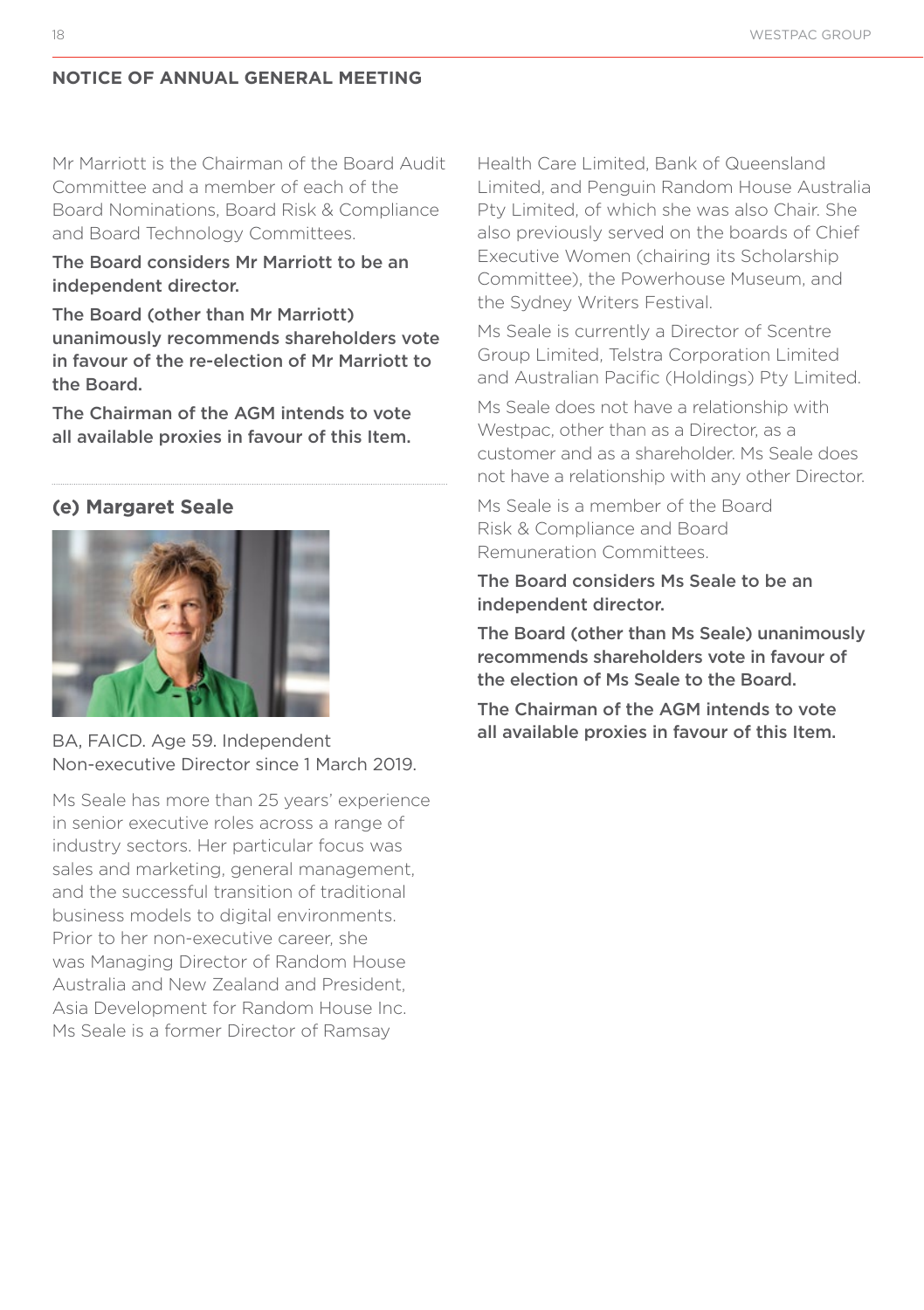# **Item 3**  Grant of Equity to Managing Director and Chief Executive Officer

Shareholders are asked to vote on the grant of equity to the CEO. Brian Hartzer, as part of his 2020 financial year remuneration. The grant of equity is consistent with Mr Hartzer's employment agreement and the CEO Long Term Variable Reward Plan (CEO LTVR Plan) which were set by the Board and supported by shareholders at prior AGMs.

To support the alignment of the CEO's long term interests with shareholder interests the Board believes the CEO should maintain a substantial shareholding in Westpac and receive part of his remuneration in the form of equity that vests if certain conditions are met.

Specifically, it is proposed that the 2020 long term variable reward (LTVR award) be allocated in the form of performance share rights. If certain conditions (including a performance hurdle) are met over a four-year performance period, the performance share rights will vest as set out in the CEO LTVR Plan Rules.

An overview of the CEO LTVR Plan is provided below. Further details of Mr Hartzer's remuneration arrangements are set out in the Remuneration Report in Westpac's 2019 Annual Report, which is available at www.westpac.com.au/investorcentre.

#### **1. Reason for requesting shareholder approval**

Under the CEO LTVR Plan, the Board decides whether shares to satisfy any vested LTVR awards will be acquired on-market or be issued by Westpac. ASX Listing Rule 10.14 requires shareholder approval for the issue of securities to a Director under an employee incentive scheme.

While it is currently intended that shares will be acquired on-market, shareholder approval is being sought in order to preserve flexibility to issue shares under the CEO LTVR Plan in satisfaction of the CEO's entitlement in the event that the award vests at the end of the performance period.

This resolution is not seeking approval for the total remuneration of the CEO but for the issue of securities to the CEO (as a Director) under the CEO LTVR Plan, which is one component of his total remuneration.

If shareholder approval is not obtained, the Board will consider alternative approaches to rewarding Mr Hartzer on the achievement of the performance and service conditions detailed below. This may include the satisfaction of any vested awards through an on-market purchase of shares or paying him a cash equivalent.

Shareholder approval is also being sought for the purposes of sections 200B and 200E of the Corporations Act for termination benefits that may be given to Mr Hartzer in connection with the deferred LTVR award covered by Item 3. If approved, Mr Hartzer will be entitled to receive benefits arising through this award on termination of employment (subject to various conditions), in addition to any other termination benefits that may be provided to him, without further shareholder approval. It is intended that this approval will remain valid during the life of equity granted to Mr Hartzer in relation to Item 3.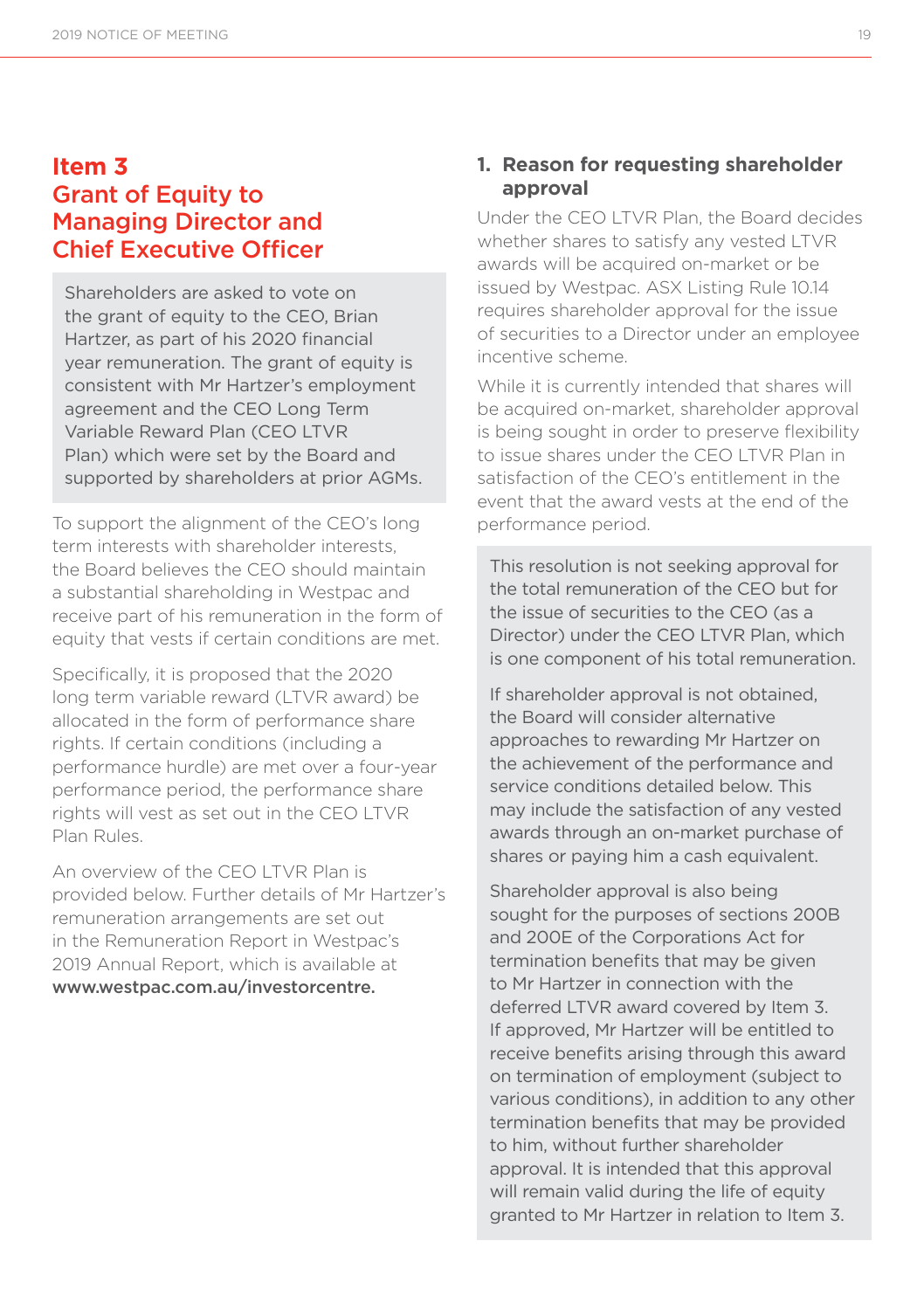#### **2. Terms of the CEO LTVR Plan**

Consistent with our remuneration strategy, the terms of the CEO LTVR Plan have been designed to:

- align Mr Hartzer's accountability and remuneration with the long term interests of shareholders by rewarding the delivery of sustained Group performance over the long term;
- place a significant proportion of Mr Hartzer's remuneration 'at-risk' because vesting is subject to the achievement of a performance hurdle, a service condition and an adjustment; and
- ensure Mr Hartzer's remuneration is competitive and aligned with market remuneration in the financial services industry.

#### **Terms of the CEO LTVR Plan**

Quantum of award Each year, Westpac may grant performance share rights to Mr Hartzer under the CEO LTVR Plan. The Board has determined that Mr Hartzer will receive a 2020 LTVR award, comprising a maximum grant of 120,020 performance share rights under the CEO LTVR Plan to the value of \$3,585,000. Subject to meeting the performance hurdle and other vesting criteria described below, the maximum number of ordinary shares to be issued to Mr Hartzer under his 2020 LTVR award is 120,020, at a price of \$29.87 per performance share right. The number of performance share rights to be granted to Mr Hartzer was determined by dividing the dollar value of his LTVR by the market price (being the volume weighted average market price of Westpac's ordinary shares, as traded on the ASX in the five trading days up to and including 30 September 2019).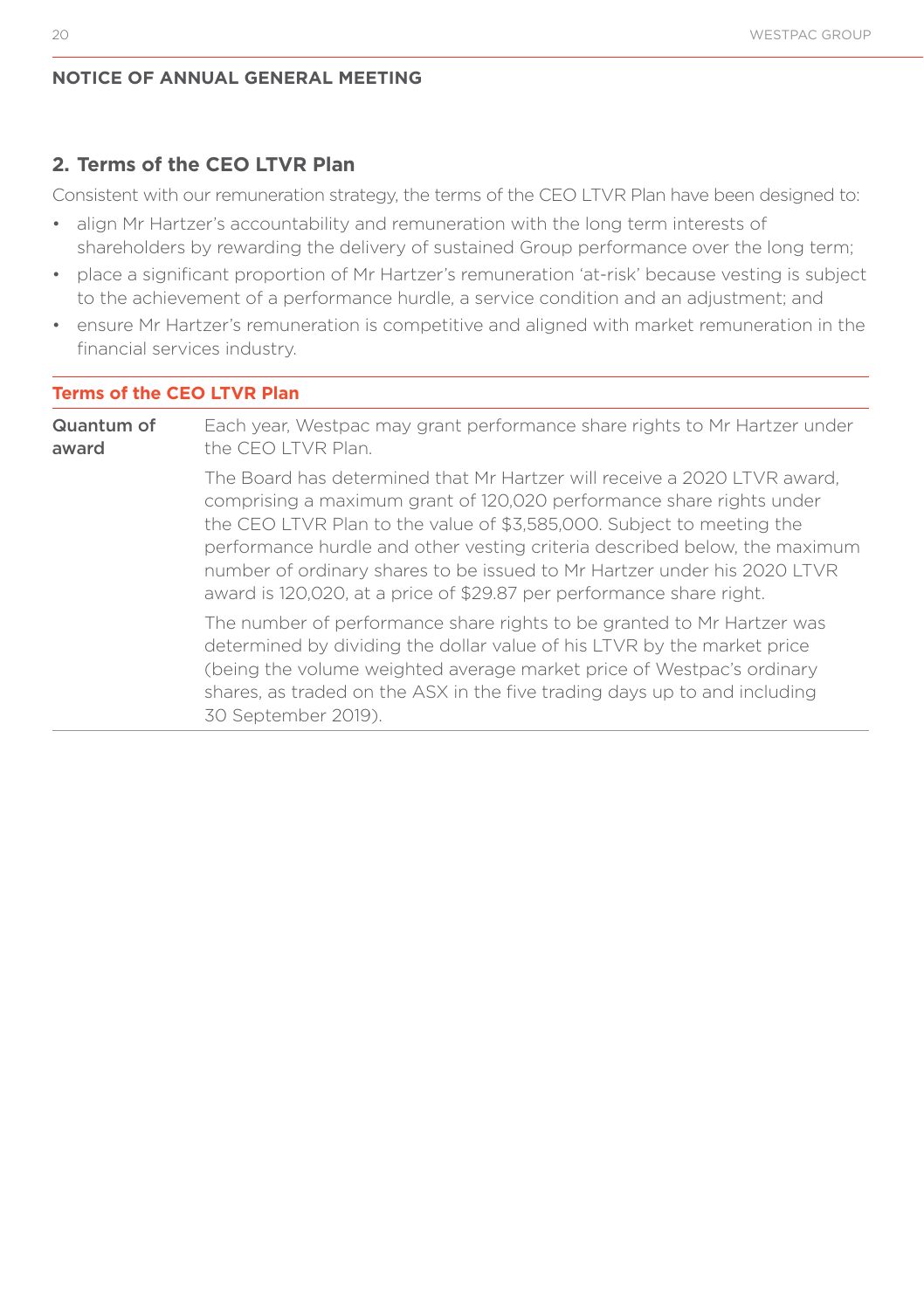|  | <b>Terms of the CEO LTVR Plan</b> |  |  |  |  |  |
|--|-----------------------------------|--|--|--|--|--|
|--|-----------------------------------|--|--|--|--|--|

| Performa |  |  |
|----------|--|--|
| hurdle   |  |  |

ince • The CEO LTVR Plan award will vest after four years (starting on the day after the day on which the Board determined the CEO's LTVR award) subject to a relative Total Shareholder Return (TSR) performance hurdle and subject to overriding discretion where deemed appropriate by the Board.

- The relative TSR performance hurdle measures Westpac's TSR against a composite TSR index comprising the top ten Australian financial services companies (other than Westpac).
- Fifty percent of the composite TSR index is weighted to the three other major banks and fifty percent is weighted to the remaining seven financial services companies.
- The composite TSR index is calculated by multiplying each peer company's TSR for the four-year performance period by its respective weighting. The ten results are then added together to form the index. Westpac's TSR for the four-year period is then compared to the composite TSR index.
- The vesting schedule is outlined below:

| <b>Westpac's TSR performance</b>                                                                                      | Vesting |
|-----------------------------------------------------------------------------------------------------------------------|---------|
| Below composite TSR index                                                                                             | 0%      |
| Equal to composite TSR index                                                                                          | 50%     |
| Composite TSR index exceeded by 21.55 or more<br>(i.e. 5% compound annual growth in TSR over the<br>four-year period) | $100\%$ |

*Vesting will occur on a straight line basis between 50% and 100%.*

|            | Under the CEO LTVR Plan, the performance hurdle must be satisfied before<br>performance share rights can vest, except in limited circumstances (refer<br>to the Board discretion described above and the cessation of employment<br>section below). There is no re-testing.                                       |
|------------|-------------------------------------------------------------------------------------------------------------------------------------------------------------------------------------------------------------------------------------------------------------------------------------------------------------------|
| Forfeiture | If, in the Board's opinion, Mr Hartzer has acted fraudulently or dishonestly,<br>or is in material breach of his obligations, the Board may determine that his<br>unvested performance share rights will be forfeited.                                                                                            |
|            | The Board may in certain circumstances also adjust the number of unvested<br>performance share rights downwards, or to zero, in which case they will<br>be forfeited. This may occur in order to respond to significant misconduct<br>by Mr Hartzer which may result in significant financial and/or reputational |

impact to Westpac.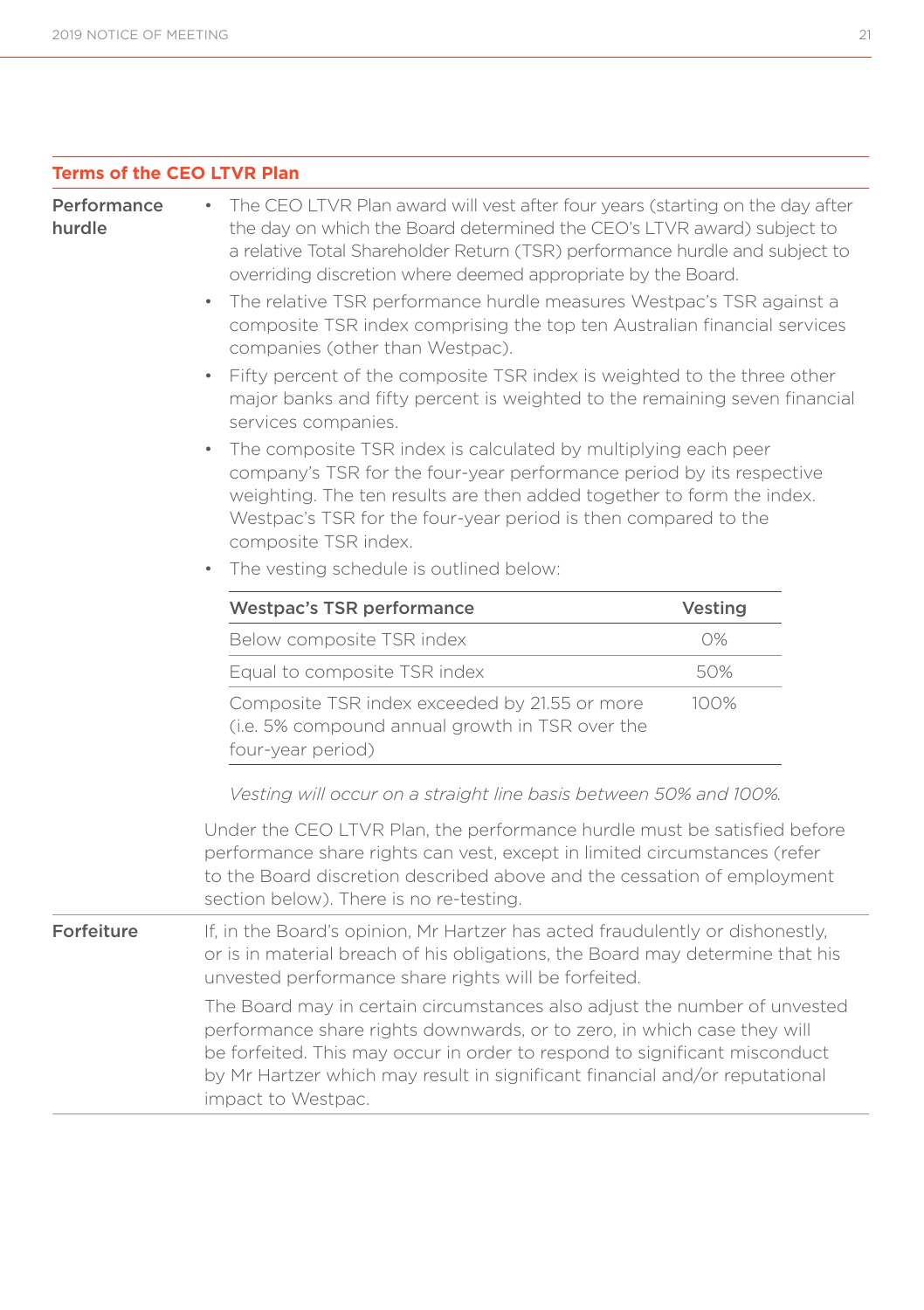#### **Terms of the CEO LTVR Plan**

| Clawback                   | At the discretion of the Board, clawback will apply to vested equity<br>awards for up to seven years from the date of grant. Clawback may occur<br>in circumstances of serious or gross misconduct, fraud, bribery, severe<br>reputational damage, and any other deliberate, reckless or unlawful conduct<br>that may have a serious adverse impact on Westpac, its customers or its<br>people which has resulted in dismissal or the Board considers at its discretion<br>would have justified dismissal or where otherwise required by law. |
|----------------------------|-----------------------------------------------------------------------------------------------------------------------------------------------------------------------------------------------------------------------------------------------------------------------------------------------------------------------------------------------------------------------------------------------------------------------------------------------------------------------------------------------------------------------------------------------|
|                            | Clawback has been introduced to the CEO's LTVR Plan in respect of<br>performance periods commencing on or after 1 October 2019 to strengthen<br>the management of employee conduct and application of remuneration<br>consequences (see Item 4).                                                                                                                                                                                                                                                                                              |
| Cessation of<br>employment | Subject to the Board's discretion, all unvested performance share rights will<br>be forfeited when Mr Hartzer's employment with Westpac ceases, except<br>where the cessation of his employment:                                                                                                                                                                                                                                                                                                                                              |
|                            | • is due to his death, or total and permanent disablement; or                                                                                                                                                                                                                                                                                                                                                                                                                                                                                 |
|                            | occurs in certain circumstances (such as a change of control where<br>$\bullet$<br>certain other conditions are met).                                                                                                                                                                                                                                                                                                                                                                                                                         |
|                            | Unvested performance share rights held by Mr Hartzer will vest if his<br>employment ceases for any of the above reasons, unless the unvested<br>performance share rights are prevented from vesting by law.                                                                                                                                                                                                                                                                                                                                   |
|                            |                                                                                                                                                                                                                                                                                                                                                                                                                                                                                                                                               |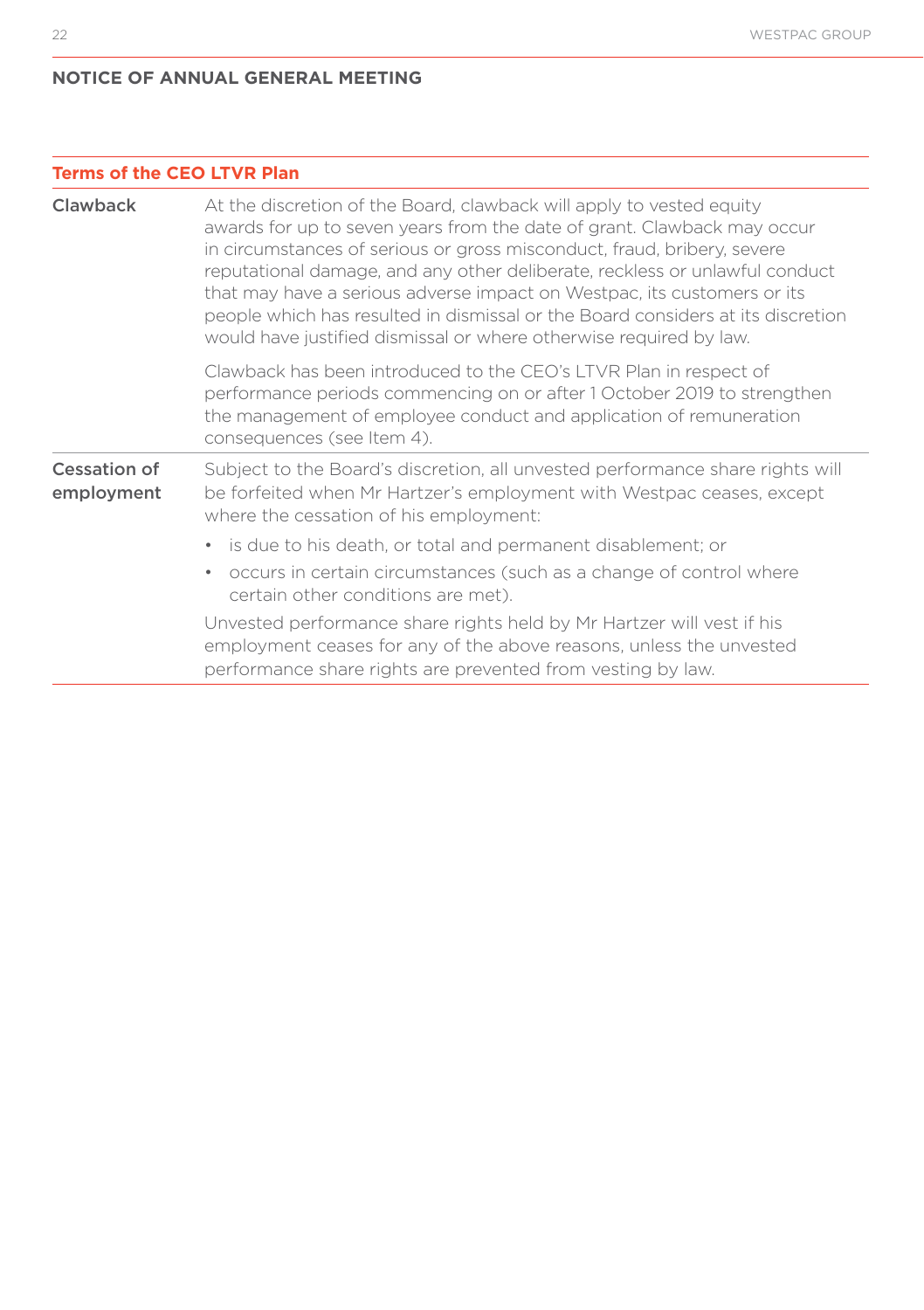#### **3. Termination benefits**

Early vesting of Mr Hartzer's LTVR awards in the circumstances outlined above may amount to the giving of a termination benefit.

The Board also has discretion in relation to performance share rights where Mr Hartzer ceases employment under certain circumstances that do not involve serious misconduct and where early vesting of performance share rights is not otherwise prohibited by law. This discretion enables the Board to vest or leave the performance share rights on foot, subject to the performance hurdles.

The Board may determine to exercise this discretion in relation to LTVR awards in circumstances where Mr Hartzer's employment ceases without fault on his part. In determining whether to exercise discretion, the Board will take into account all relevant circumstances, which may include Mr Hartzer's (and Westpac's) performance against applicable performance hurdles at the date of cessation, as well as Mr Hartzer's individual performance and the period that has passed from the date of grant to the date of cessation.

The value of termination benefits that may be given to Mr Hartzer by reason of early vesting of any of his 2020 LTVR awards or the exercise of the Board's discretion that his performance share rights will not lapse, cannot be determined in advance. This is because, in addition to the factors listed above, the value at the date of cessation of employment will also depend upon:

- the number of securities initially granted as part of a LTVR award;
- the date when, and circumstances in which Mr Hartzer ceases employment;
- Westpac's share price at the date of vesting; and
- the number of unvested securities held by Mr Hartzer at the time of cessation.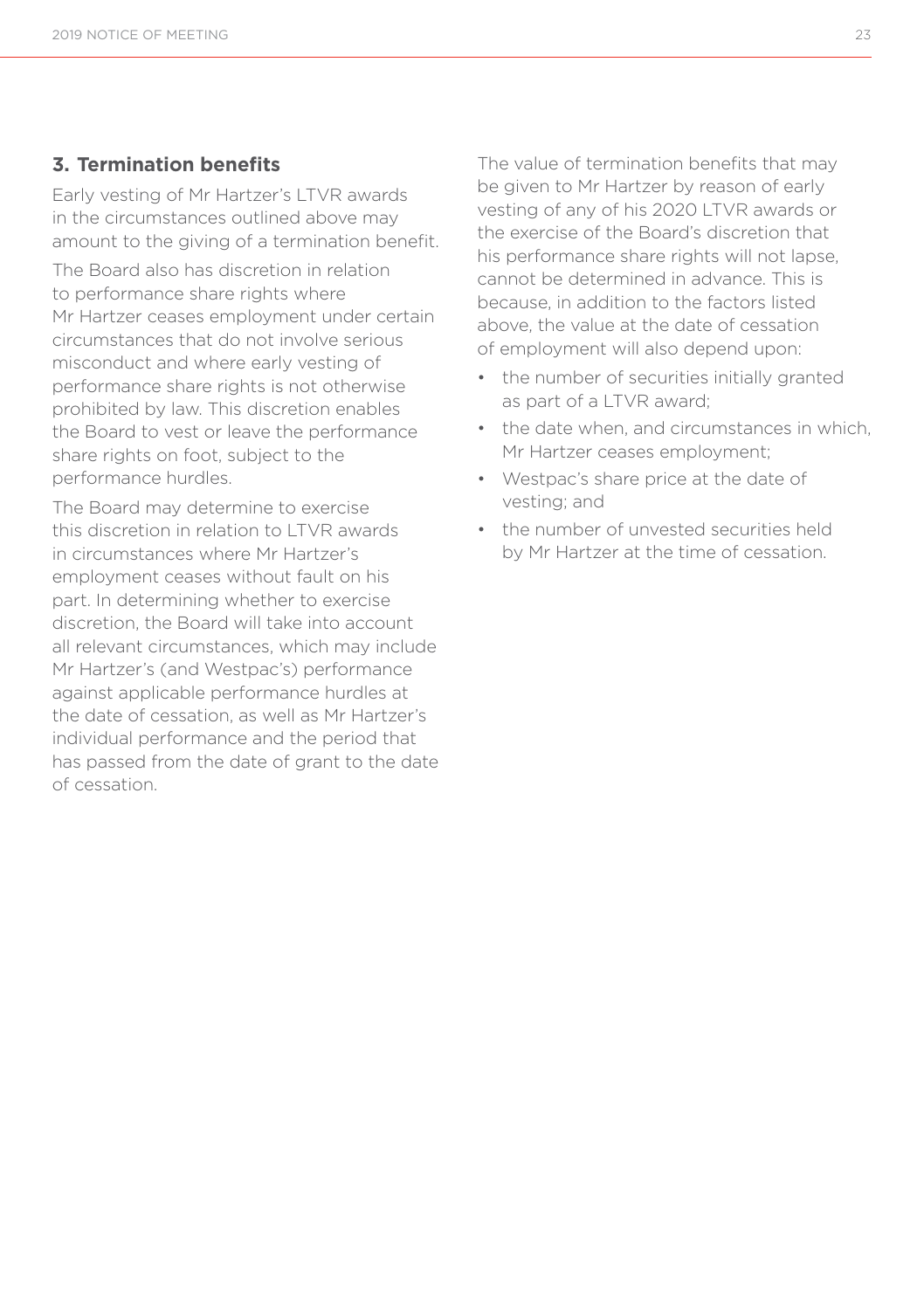#### **4. Further information**

- (a) No loans are, or will be, granted to Mr Hartzer in connection with the CEO LTVR Plan.
- (b) Performance share rights granted under the CEO LTVR Plan will be published each year in the Annual Report. The Annual Report will note that approval for issue of those securities was obtained under ASX Listing Rule 10.14.
- (c) Mr Hartzer is the only Director of Westpac entitled to participate in the CEO LTVR Plan. If shareholders vote in favour of Item 3, no additional person who becomes entitled to participate in the CEO LTVR Plan will participate until approval is obtained under ASX Listing Rule 10.14.
- (d) Mr Hartzer is not permitted to trade in securities received under the CEO LTVR Plan until they have vested. After vesting, trading must comply with Westpac's Securities Trading Policy.
- (e) Performance share rights do not receive dividends and do not have voting rights.
- (f) If shareholder approval is obtained, the grant of performance share rights (and the underlying shares) will be approved for the purposes of all applicable requirements, including sections 200B and 200E of the Corporations Act and ASX Listing Rule 10.14.
- (g) Westpac will grant the performance share rights in December 2019, and in any event, no later than three years after the AGM.

(h) Since the last approval under Listing Rule 10.14 at the 2018 AGM, Mr Hartzer was awarded 227,338 share rights under the FY19 CEO LTVR Plan with a notional value of \$2,528,000 and face value of \$5,616,534. The notional value of the performance share rights was calculated by an independent valuer, taking the market price of Westpac shares at the start of the performance period, and using a Monte Carlo pricing model. The face value is calculated by multiplying the number of performance share rights granted during the year by the five day Volume Weighted Average Price up to and including the grant date.

Further information on the CEO LTVR Plan is available in the Remuneration Report.

A voting exclusion applies to this Item, as set out earlier in this Notice of Meeting.

The Board (other than Mr Hartzer) unanimously recommends shareholders vote in favour of Item 3.

The Chairman of the AGM intends to vote all available proxies in favour of this Item.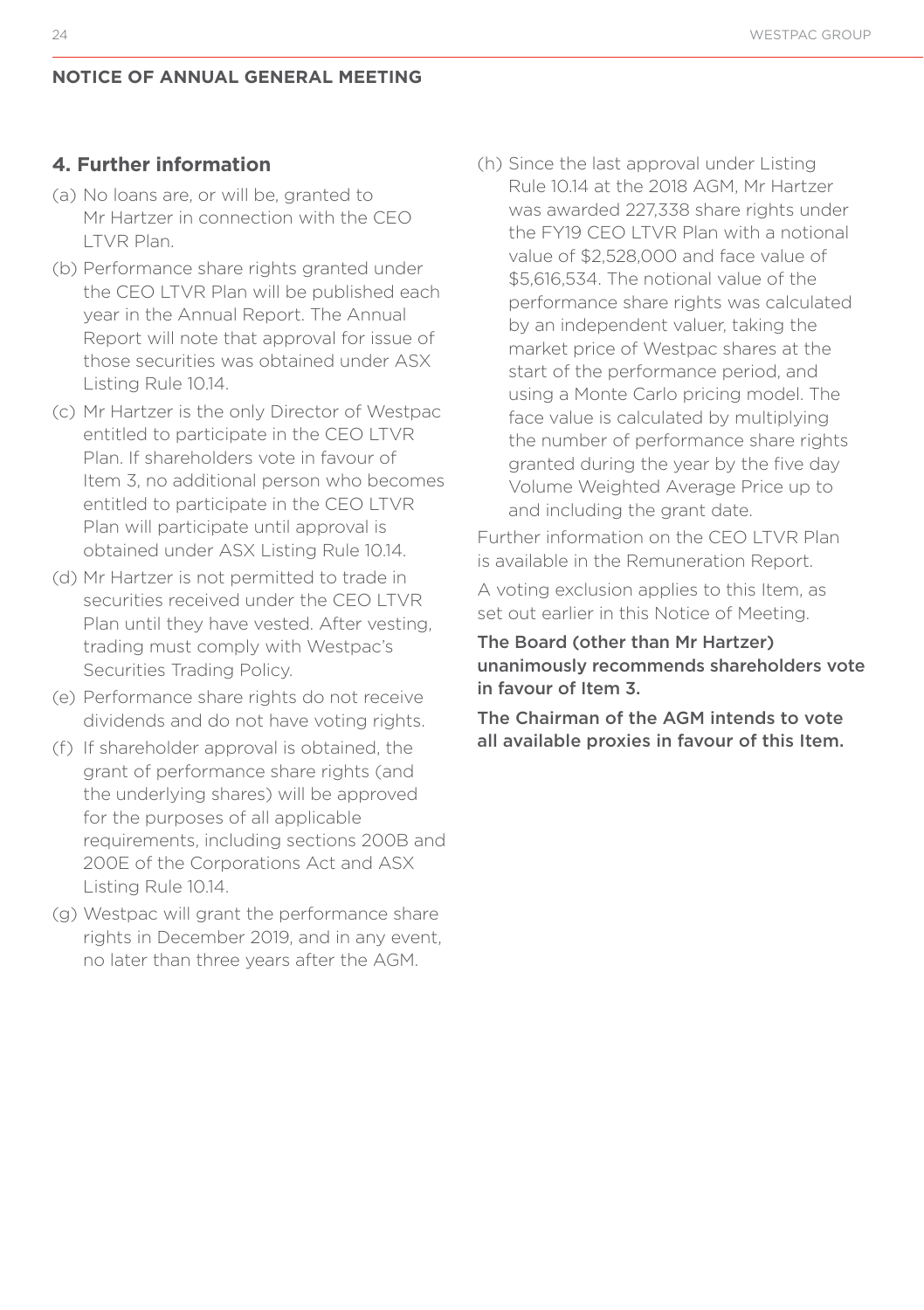# **Item 4** Remuneration Report

Shareholders are asked to adopt Westpac's Remuneration Report for the year ended 30 September 2019. This report is included in Westpac's 2019 Annual Report and is available at www.westpac.com.au/investorcentre.

#### **Strategy and framework**

Westpac's remuneration strategy is designed to attract and retain talented employees by rewarding them for achieving high performance and delivering sustained long-term results for shareholders. The remuneration strategy is supported by the reward framework set out in sections 2 and 4 of the 2019 Remuneration Report.

The CEO and Group Executives are rewarded based on a total reward framework comprising:

#### **Fixed remuneration**

to attract and retain high quality executives through market competitive and fair remuneration.

#### **STVR**

to ensure a portion of remuneration is variable and at-risk; linked to the delivery of agreed plan targets that support Westpac's strategic priorities, noting that outcomes may fall below target or exceed the target amount when exceptional performance is achieved.

#### **LTVR**

to align executive accountability and remuneration with the long-term interests of shareholders by rewarding the delivery of sustained Group performance.

Non-executive Director remuneration is designed to attract and retain experienced, qualified Board directors and provide appropriate remuneration for their time and expertise. Non-executive Director remuneration for Board membership comprises cash fees and superannuation. Additional fees are paid to Non-executive Directors for membership on certain Board Committees, subsidiary boards or advisory boards.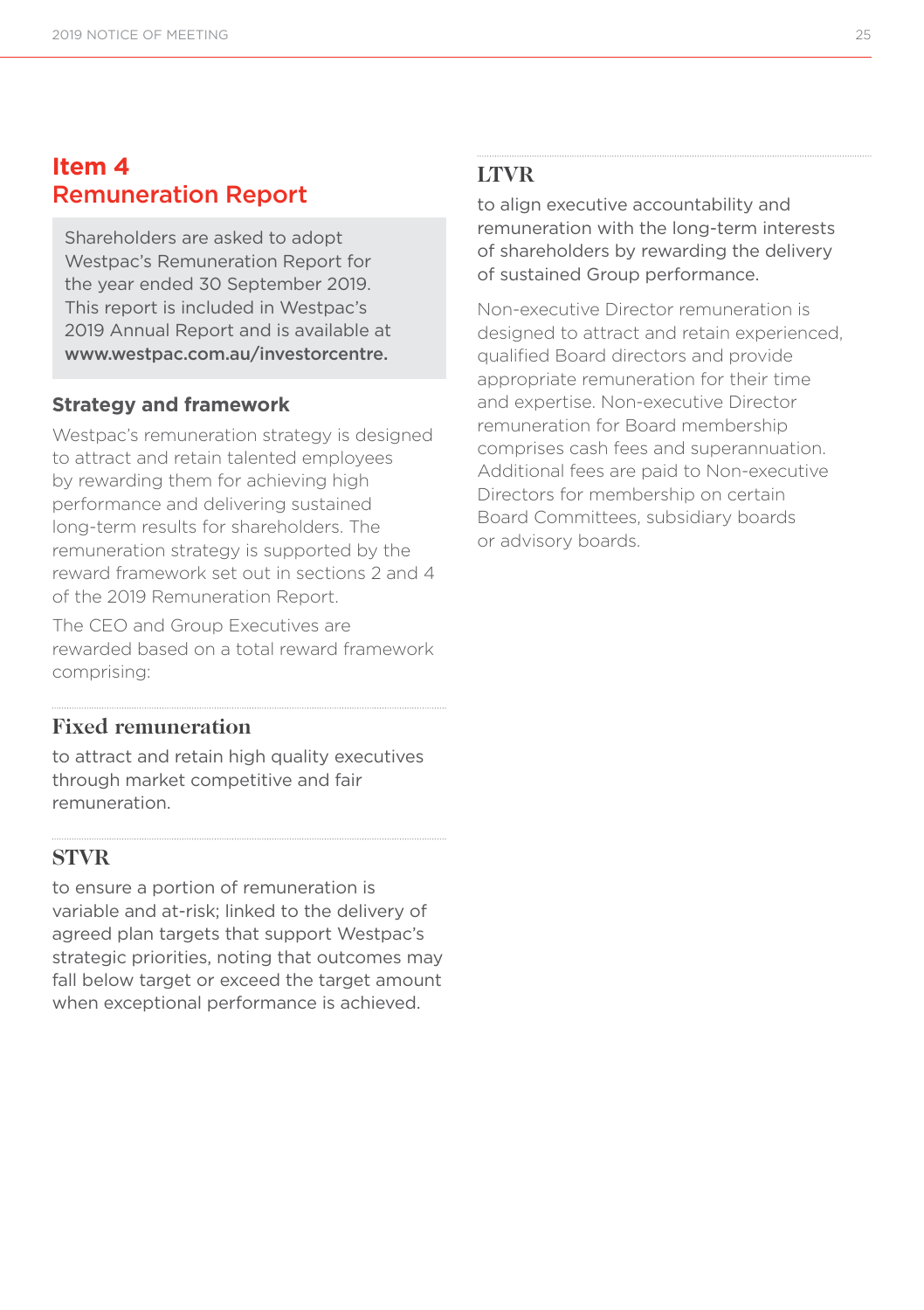#### **Response to the first strike**

In 2018, 64.16% of votes were cast against the adoption of the 2018 Remuneration Report which resulted in Westpac receiving a 'first strike'.

In response to the first strike, the Board and management spent significant time in 2019 reflecting on improvements to remuneration arrangements and outcomes to ensure that shareholder concerns are fully addressed.

We completed a comprehensive review of executive remuneration practices with a focus on the remuneration strategy, frameworks, governance, decision-making processes that support the Board in determining outcomes for KMP and our approach to communication.

A key objective of our review was to identify opportunities for improvement and balance the needs of our stakeholders, including shareholders and regulators. As part of the review we also consulted widely with major shareholders and shareholder advisory groups. Details of the feedback received, and our response is provided in the introduction from the Chairman of the Board Remuneration Committee in the 2019 Remuneration Report.

Following the review and considering market feedback, the Board has:

• changed the LTVR allocation approach so that the number of performance share rights granted is now determined by the face value of shares at the grant date, rather than fair value;

- reduced the 2020 total target and maximum remuneration for Group Executives through a reduction in the LTVR opportunity;
- reduced fees paid to current Non-executive Directors for 2019;
- updated the CEO's 2019 STVR scorecard to include a greater focus on non-financial risks, as well as customer outcomes;
- improved our remuneration governance and decision-making frameworks;
- enhanced our remuneration adjustment quidelines:
- introduced clawback as an additional remuneration adjustment tool which will take effect for prospective awards; and
- improved disclosure in the 2019 Remuneration Report.

We will continue to review our remuneration framework in 2020, particularly as APRA finalises its new Prudential Standard for remuneration.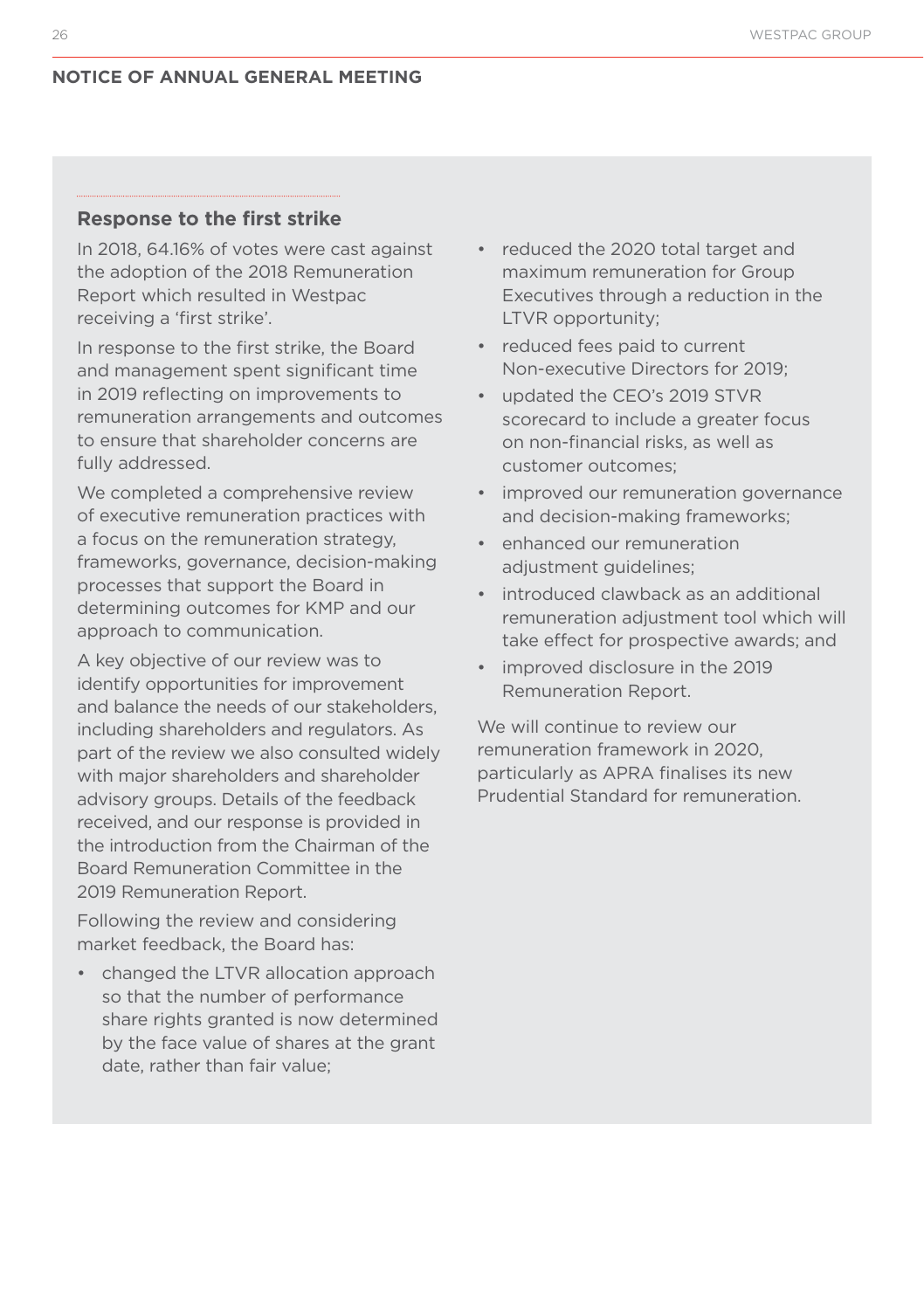#### **Quantum of remuneration**

#### **2019 Remuneration outcomes**

#### 2019 Fixed remuneration 2019 STVR outcomes 2016 LTVR outcomes

David McLean (Chief Executive Officer, Westpac New Zealand) and Gary Thursby (Chief Operating Officer) received fixed remuneration increases of 10% and 7%, respectively, in 2019 to align their remuneration with the market. David Lindberg received an increase to his fixed remuneration of 7% in 2019 to reflect the increased size and scale of his role on appointment to Chief Executive, Consumer. No other Group Executives received total target remuneration increases during 2019.

The CEO recommended to the Board that he forego his STVR for this year. The Board separately considered the matter and determined that a zero STVR outcome for 2019 for the CEO was appropriate to reflect accountability for poor non-financial risk and financial outcomes, as well as some poor customer outcomes, including those highlighted at the Royal Commission.

The 2019 STVR outcomes for Group Executives ranged from 0% to 83% of the target opportunity and 0% to 55% of the maximum opportunity.

The average 2019 STVR outcome for Group Executives was 56% of the target opportunity, down from 87% in 2018.

The performance hurdles for the 2016 CEO LTVR Plan and the 2016 Group Executive LTVR Plan were not met and, as a result, the awards lapsed in full for the fourth consecutive year.

Total remuneration awarded and realised by KMP in 2019 is outlined in section 3 of the 2019 Remuneration Report.

Total remuneration calculated in accordance with the Australian Accounting Standards is provided at section 7 of the 2019 Remuneration Report.

Westpac values shareholder feedback and, while the vote on this Item is non-binding (in accordance with the Corporations Act), the Board will take the outcome of the vote into account when considering future remuneration policies.

A voting exclusion applies to this Item, as set out earlier in this Notice of Meeting.

The Board unanimously recommends shareholders vote in favour of adopting the Remuneration Report.

The Chairman of the AGM intends to vote all available proxies in favour of this Item.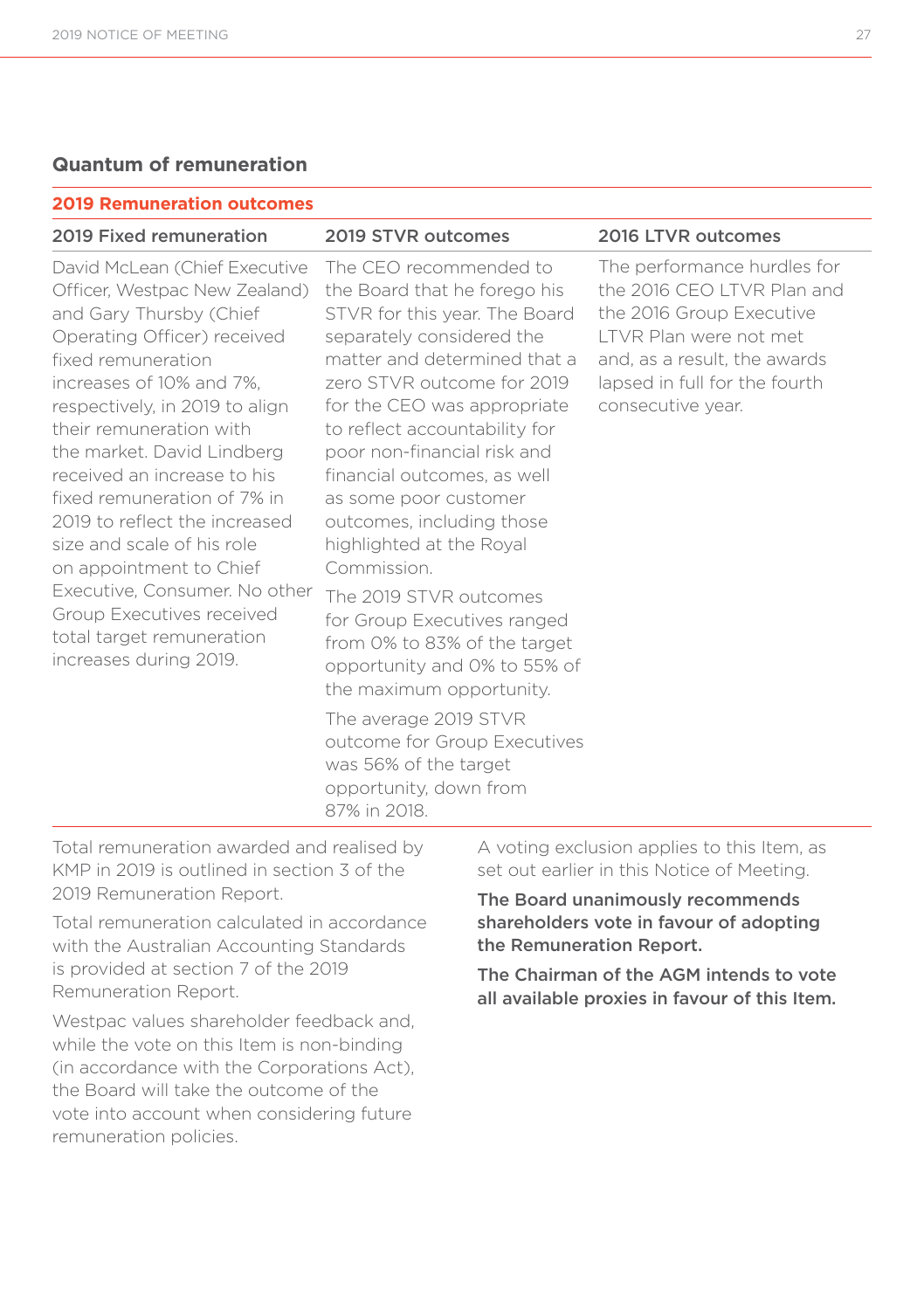# **Item 5**  Conditional Spill Resolution

This Item will only be put to the AGM if at least 25% of the votes validly cast on Item 4 to adopt the Remuneration Report are cast against the resolution. If less than 25% of the votes validly cast on Item 4 are against the resolution, then there will be no 'second strike' and this Item will not be put to the AGM.

If this Item is put to the AGM, shareholders will be asked to vote on whether an extraordinary general meeting known as a 'Spill Meeting' should be convened. For this Item to be passed, more than 50% of the votes validly cast on the resolution must be in favour of it.

If this Item is passed at the AGM, a Spill Meeting must be held within 90 days of the AGM.

All the following Non-executive Directors will cease to hold office at the end of the Spill Meeting, unless they are willing to stand for re-election and are re-elected at the Spill Meeting:

- Lindsay Maxsted;
- Nerida Caesar\*;
- Ewen Crouch AM\*;
- Alison Deans;
- Craig Dunn;
- Anita Fung;
- Steven Harker\*;
- Peter Marriott\*;
- Peter Nash; and
- Margaret Seale\*.
- \* *This assumes that these Non-executive Directors are re-elected and/or elected at the AGM under Item 2 and seek re-election at the Spill Meeting. However, there is no assurance that all Non-executive Directors will seek re-election at this time.*

In accordance with the Corporations Act, ASX Listing Rules and Westpac's Constitution, the CEO, Brian Hartzer, would not be required to stand for election as a Director, and would continue to hold office, at the Spill Meeting.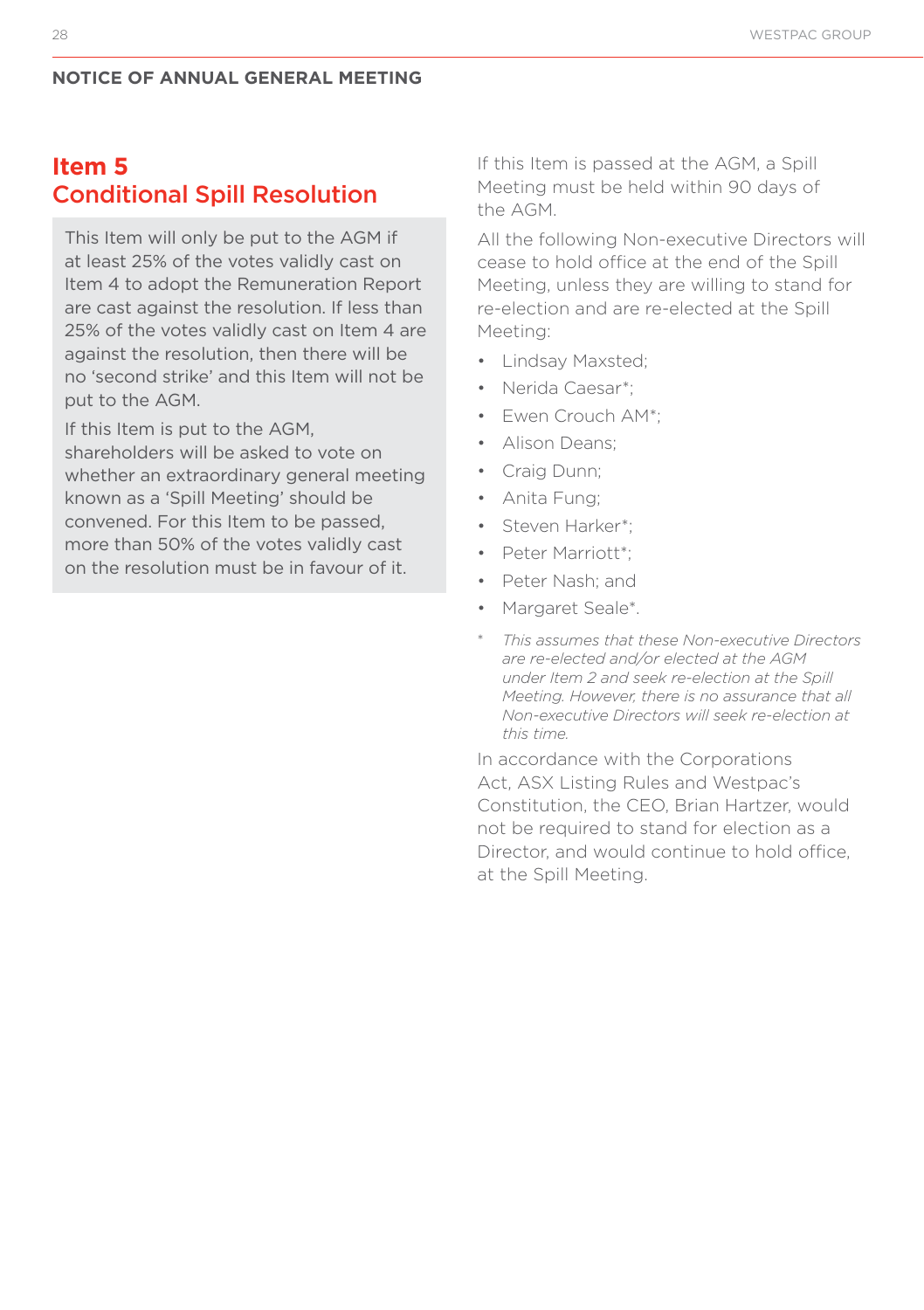The Board considers the following factors to be relevant to a shareholder's decision on how to vote on this Item:

- the Board has taken the first strike against the Remuneration Report in 2018 very seriously, including through increased shareholder engagement, adjusted remuneration plans and remuneration consequences for people at Westpac as a result of the circumstances of this year;
- the current Board has the skills and experience to provide effective oversight to your company and to represent shareholders;
- all Non-executive Directors have previously been elected by shareholders (aside from Mr Harker and Ms Seale, who will stand for election at this AGM);
- a change in the Board could significantly undermine the stability of the Board, and the stability of your company. Holding the Spill Meeting would create significant disruption and uncertainty for your company. Furthermore, if the Spill Meeting occurred and the Non-Executive

Directors were not returned to office, it could take considerable time to rebuild a Board with the same skills and experience as the current group of Non-executive Directors. Further changes to the Board and uncertainty in the renewal of Non-executive Directors resulting from the Spill Meeting is not believed by your Board to be in the best interests of Westpac or its shareholders; and

• there would be disruption and significant cost incurred if Westpac is required to convene and hold the Spill Meeting.

A voting exclusion applies to this Item, as set out earlier in this Notice of Meeting.

In the event this Item is put to the vote at the AGM, the Board unanimously recommends shareholders vote against Item 5.

The Chairman of the AGM intends to vote all available proxies against this Item.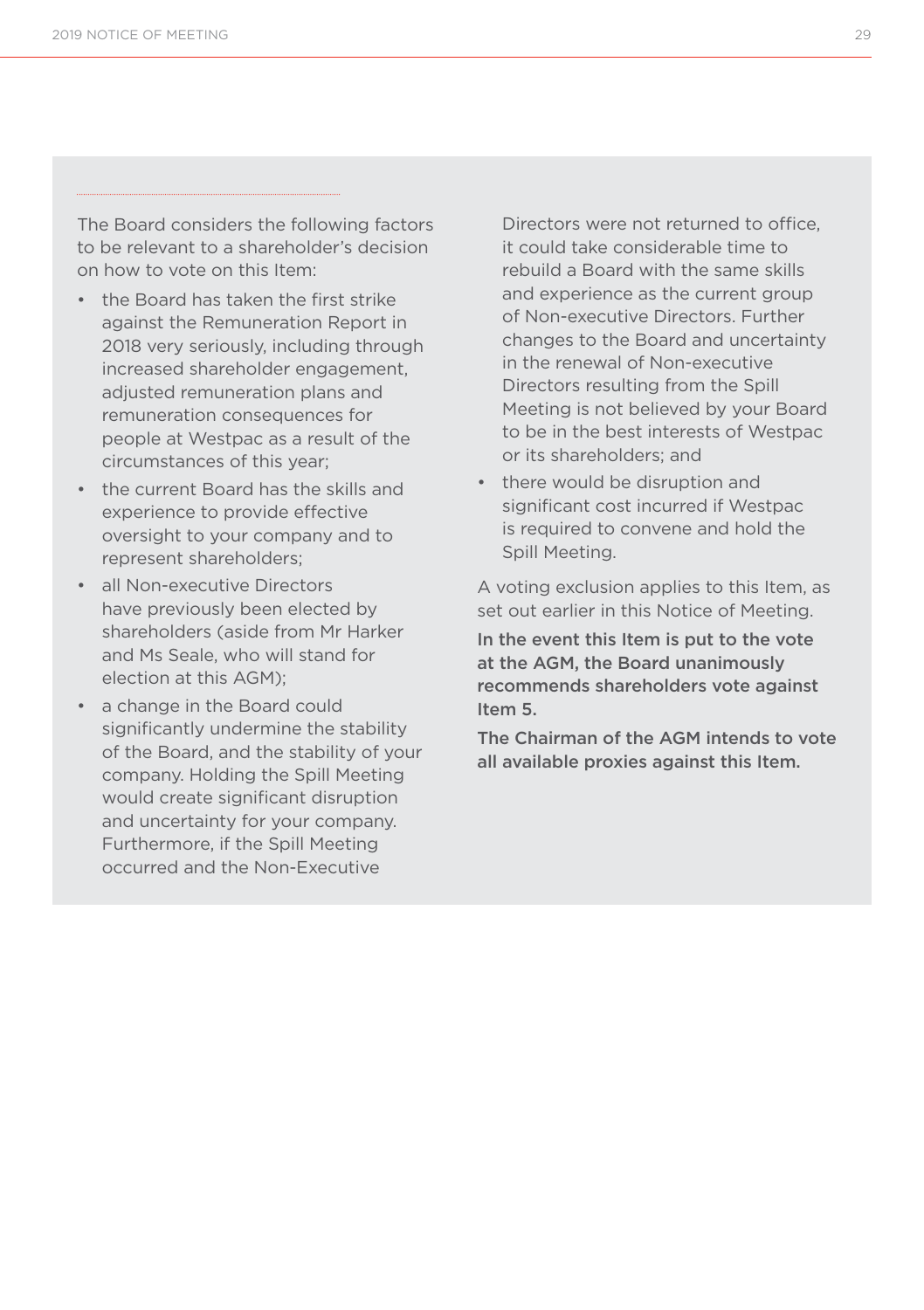# **Item 6** Resolutions Requisitioned by Shareholders

A small group of shareholders has proposed two resolutions under section 249N of the Corporations Act and requested pursuant to section 249P of the Corporations Act that the statements set out in Appendix 1 to this Notice of Meeting be provided to shareholders.

#### **Item 6(a) – Requisitioned resolution to amend Westpac's Constitution**

Item 6(a) is a special resolution which proposes an amendment to Westpac's Constitution.

#### **Your Board's Response**

Your Board supports the rights of shareholders to serve notices under the Corporations Act and is also attentive and responsive to feedback from shareholders. However, your Board does not believe that the requisitioned resolution which is the subject of Item 6(a) is in the best interests of shareholders.

Westpac is a large organisation operating in an increasingly complex financial services landscape. Your Directors represent and serve the interests of all shareholders by providing guidance, oversight and leadership to the company, and must do so while balancing each of them with the interests of multiple stakeholders. Your Board must have the clear authority to make decisions about the management of the company so that it can meet its obligation to act in the best interests of all shareholders. The amendment proposed by a small number of shareholders represented by Market Forces would impact the Board's ability to make these decisions effectively and confuse the role of the Board and shareholders.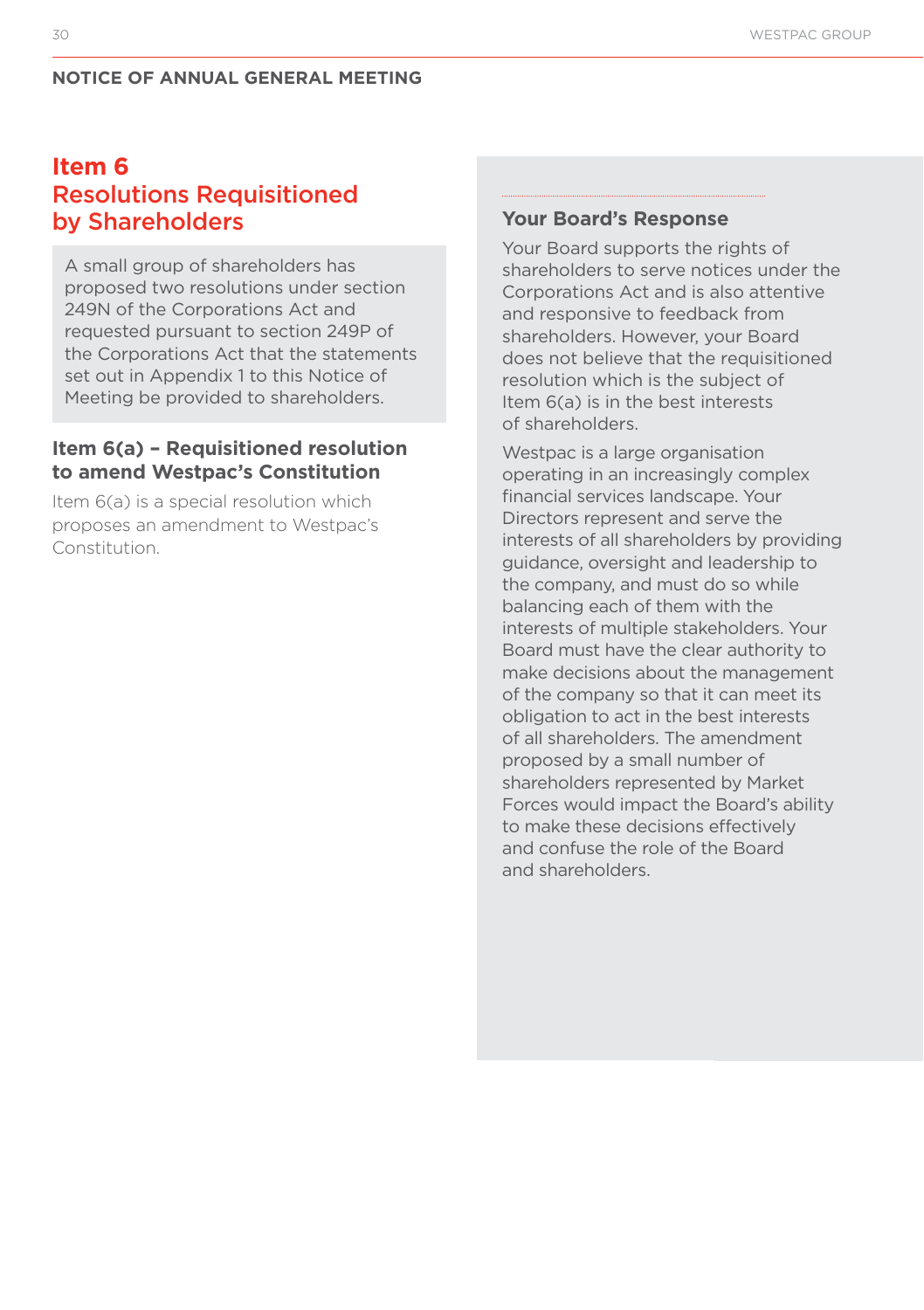The proposed amendment, if approved, would also make Westpac's Constitution inconsistent with the constitutions of other ASX listed companies and the rights and obligations of shareholders and directors under Australian law. Changes to the governance framework of Australian companies to allow shareholders to put forward advisory resolutions are a matter for the Australian Government, and the proper channel to effect change would be through legislative reform following public consultation.

Your Board notes that shareholders already have a number of avenues available to them to engage with the company. Westpac has a dedicated investor relations team and a comprehensive shareholder engagement program, which this year included extensive consultation with both individual and institutional shareholders to understand your views and act on your feedback regarding executive remuneration. Over many years, a significant part of this engagement has related to climate change.

Shareholders also have the right to ask questions or make comments regarding Westpac's business at any time, including at the AGM, where your Board and Group Executives are able to listen to your feedback and respond to your questions.

A question form will also accompany this Notice of Meeting and shareholders are encouraged to submit questions about your company in advance if you cannot attend the AGM or do not wish to ask a question in person.

Shareholders have carriage of the course and direction of Westpac by voting on the composition of the Board. If shareholders disapprove of actions taken by the Board, they also have the right to exercise their vote to refuse to re-elect a Non-executive Director or remove them from office by ordinary resolution.

The Board unanimously recommends shareholders vote against Item 6(a).

The Chairman of the AGM intends to vote all available proxies against this Item.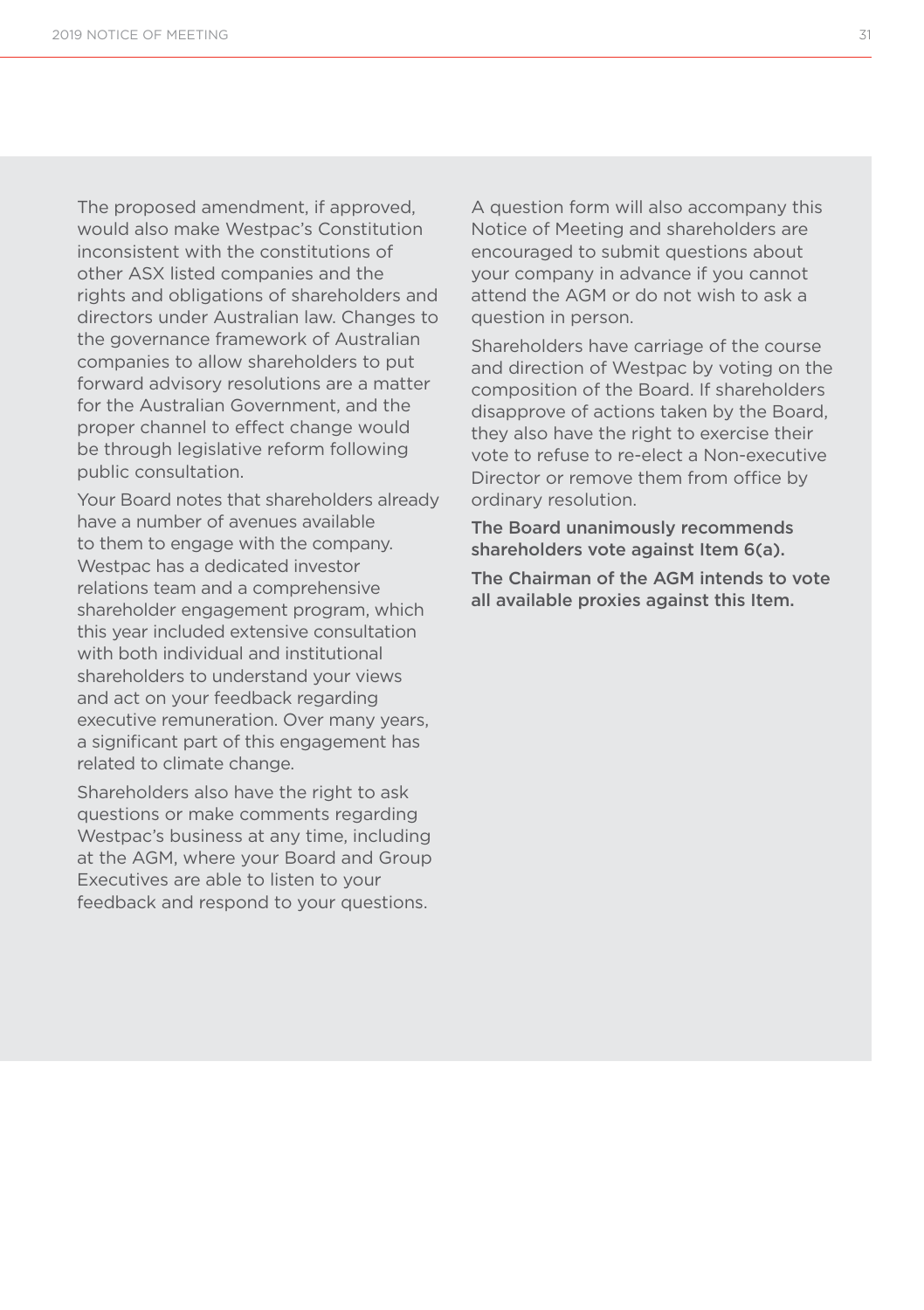#### **Item 6(b) – Requisitioned resolution on transition planning disclosure**

Item 6(b) contains an 'advisory resolution' and may be properly considered at the AGM only if Item 6(a) is passed by a special resolution. If Item 6(a) is not passed, Item 6(b) will not be put to the vote at the AGM.

#### **Your Board's Response**

Your Board acknowledges the objectives of the resolutions requisitioned by shareholders, however, believes that Westpac has a strong track record of meeting its commitments on climate change. Westpac has long recognised the threat of climate change, is committed to playing its role to respond and provides shareholders with detailed information about the steps that it has taken and will take going forward.

The Board therefore does not endorse the resolution contained in Item 6(b) and recommends that Shareholders vote against it.

#### Westpac's acknowledgement of the significance of climate change

The Board recognises that climate change is one of the most significant issues that will impact the long-term prosperity of our economy and way of life.

Westpac was the first Australian bank to recognise the importance of limiting global warming to two degrees and was a signatory to the 'CEO Statement on Business and Climate Change and the Paris Negotiations' supporting the Australian Government's commitment to limit global warming to less than two degrees Celsius above pre-industrial levels.

As a financial institution, the most constructive role Westpac can play is to work with customers and support them as they manage through this change. In 2008, Westpac was the first major Australian bank to release a climate change position statement. This was updated in 2014 and again in 2017, with our next position statement scheduled to be finalised by mid-2020.

#### Commitment to action on climate change

The Board approved the Group's current Climate Change Position Statement and 2020 Action Plan (CCPS) in 2017. The CCPS, is based on five principles:

- A transition to a net zero economy is required;
- Economic growth and emissions; reductions are complementary goals;
- Addressing climate change creates financial opportunities;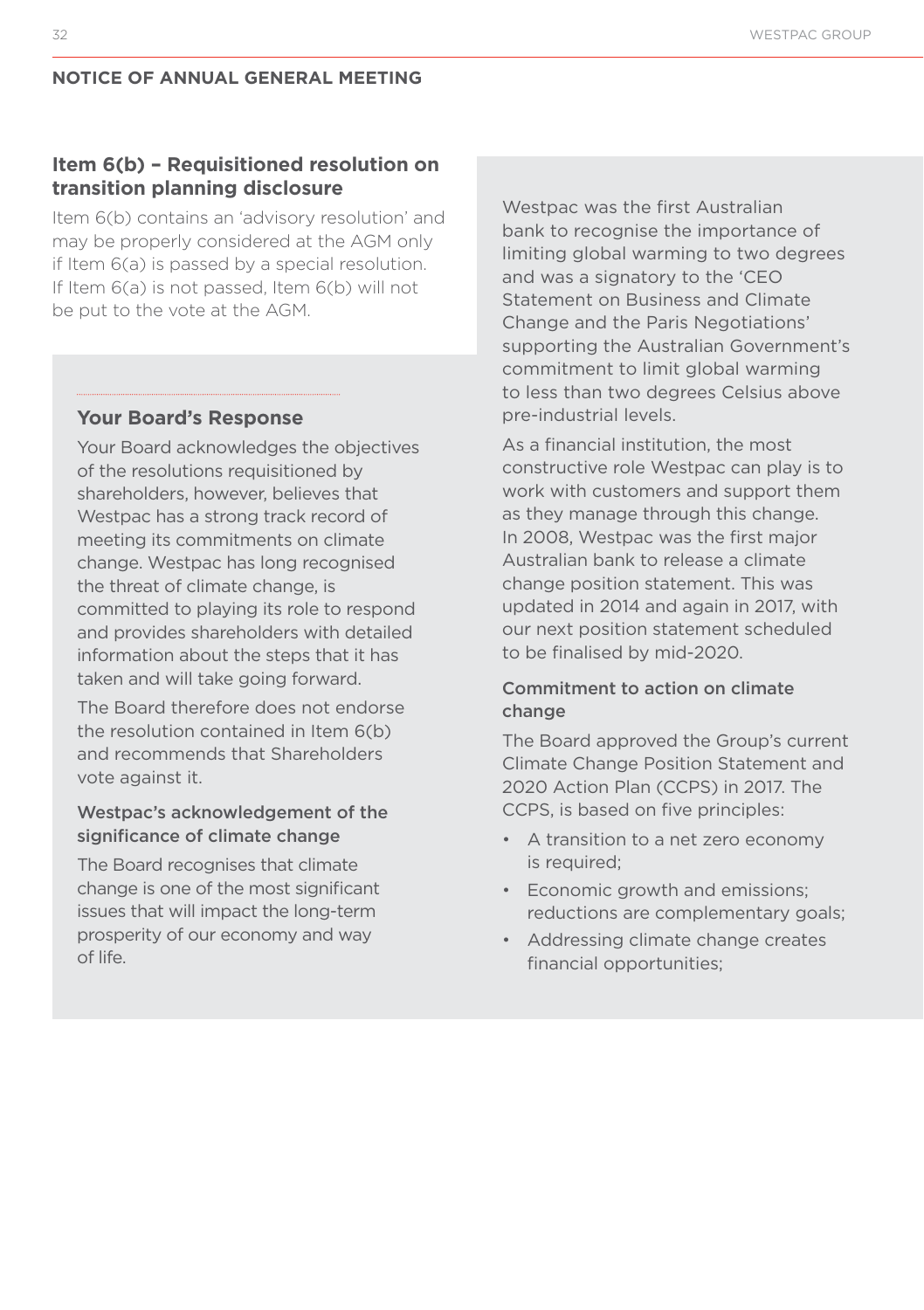- Climate-related risk is a financial risk; and
- Transparency and disclosure matters.

It also identifies five focus areas, supported by specific targets and actions:

- Provide finance to back climate change solutions;
- Support businesses that manage their climate-related risks;
- Help individual customers respond to climate change;
- Improve and disclose climate change performance; and
- Advocate for policies that stimulate investment in climate change solutions.

Some of the key features of the CCPS and the Group's corresponding performance include:

- Setting a \$10 billion target for lending to climate change solutions by 2020 and \$25 billion by 2030. At 31 March 2019, the 2020 target had been surpassed.
- Limiting lending to customers in the Thermal Coal Sector<sup>1</sup> with specific criteria including; higher calorific value, existing coal producing basins only. At 31 March 2019 coal mining averaged around 0.1% of total lending, with the majority weighted towards metallurgical coal.
- Committing to only finance new power generation if it reduces the emissions intensity of the grid in which the generator operates. At 31 March 2019, Westpac's share of lending to renewables in the electricity generation sector was 71%, with Westpac being the largest financier to new renewable energy projects in Australia2.
- Committing to reduce the emissions intensity of Westpac's power generation portfolio to 0.30 tCO2e/MWh by 2020. At 31 March 2019 this target had been surpassed whereby the emissions intensity of Westpac's electricity generation portfolio was approximately one third of the Australian National Energy Market.
- Completing scenario analysis under 1.5, 2 and 4-degree scenarios and disclosing potential levels of exposure to climaterelated risks in key lending portfolios.
- Supporting customers with their transition pathways to a net zero emissions economy with innovative sustainable finance solutions such as climate bonds and the world's first Green Tailored Deposit certified by the Climate Bonds Initiative.

- 1. The Thermal Coal Sector includes coal projects when project financed, or the average of a coal mining company's thermal coal portfolio when corporate financed, and coal handling terminals. Diversified mining companies producing a range of commodities will be subject to the same criteria where the revenue derived from thermal coal operations exceeds 30 per cent.
- 2. Period between 1st October 2017 and 31 March 2019.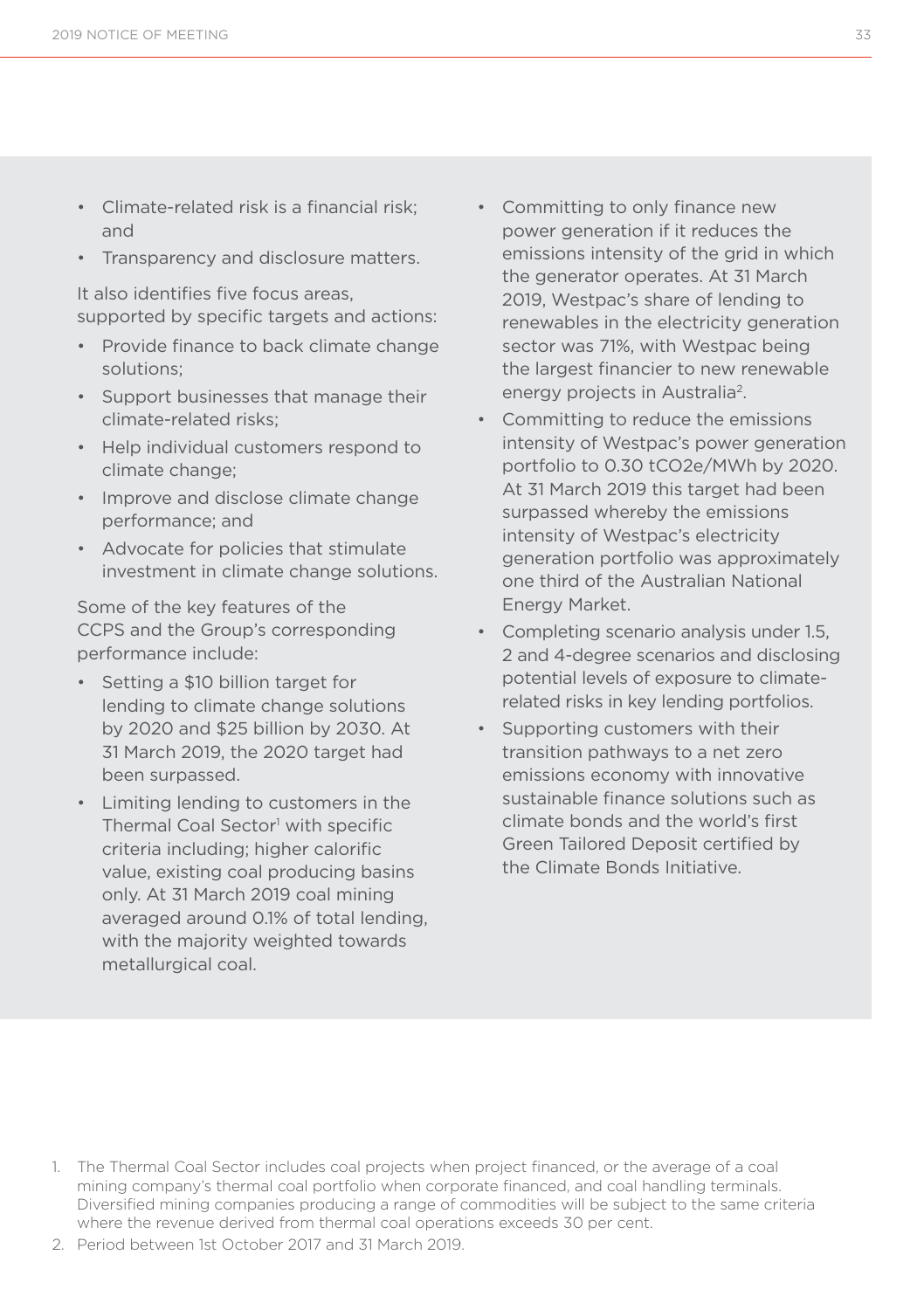• Continuing to advocate for policies and standards, including as a founding member of the Australian Sustainable Finance Initiative and founding signatory of the United Nations Environment Programme Finance Initiative's Principles for Responsible Banking.

This approach represents a practical, science-based and responsible approach, which recognises and maintains the Group's strong track record of support for the economy, environment and communities.

#### Keeping shareholders informed of our progress

The Group reports progress against the CCPS every six months, framed in line with the recommendations of the Task Force on Climate-related Financial Disclosures an approach advocated by regulators. The latest information will be available in the 2019 Annual Report, Appendix 4E, Sustainability Performance Report, Investor Discussion Pack and Annual Review and Sustainability Report.

The substance of Item 6(b) therefore incorporates many of the Group's commitments and actions to operate in a manner consistent with limiting global warming to less than two degrees Celsius above pre-industrial levels.

#### Board recommendation

In light of the above commitments and Westpac's efforts to keep shareholders informed on your company's progress, the Board does not believe any additional disclosure is required.

In the event this Item is put to the vote at the AGM, the Board unanimously recommends shareholders vote against Item 6(b).

The Chairman of the AGM intends to vote all available proxies against Item 6(b).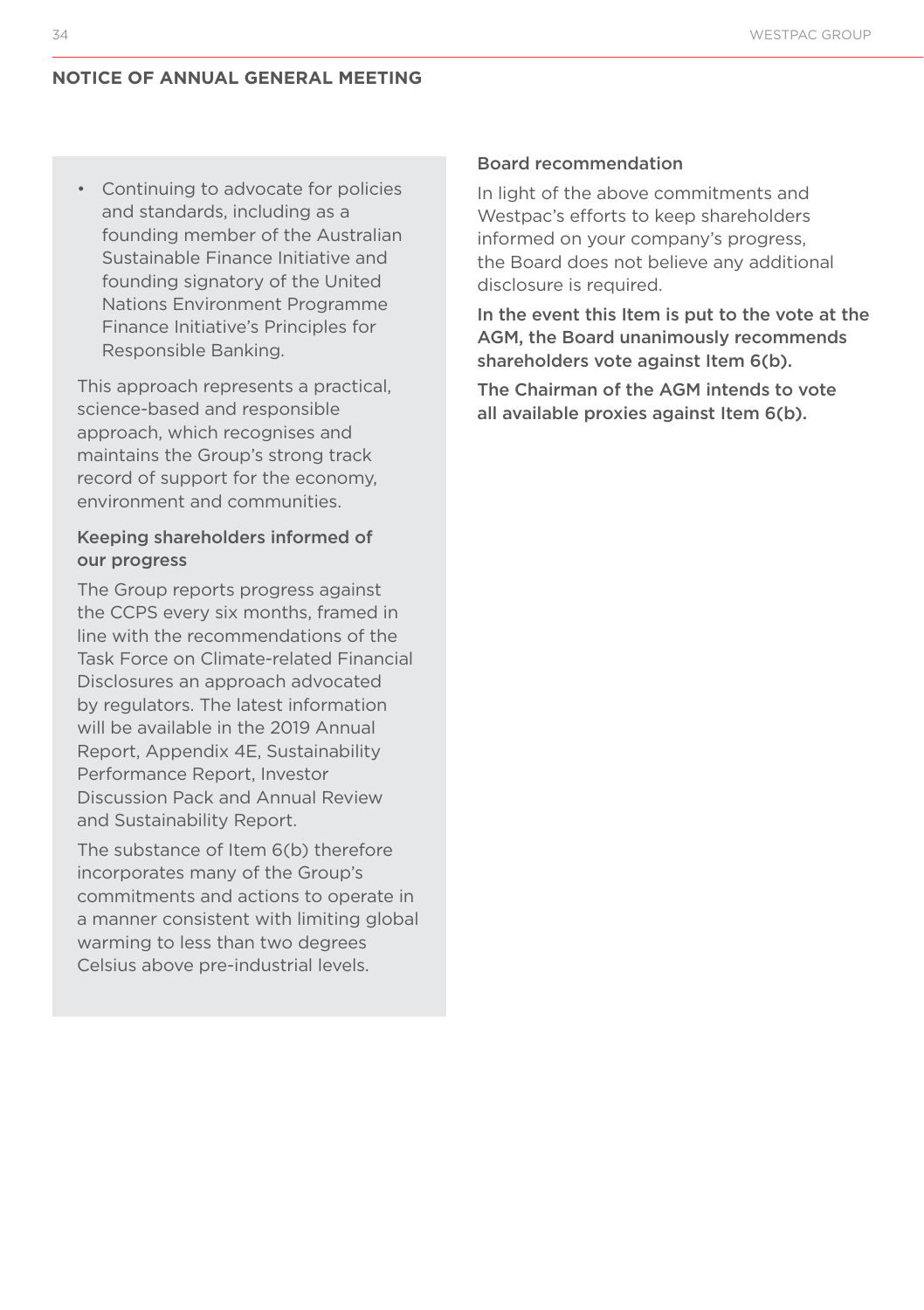# **APPENDIX 1**

# Supporting Statements Provided by Market Forces

The statements below were provided by Market Forces and are not endorsed by the Board. The Board unanimously recommends that shareholders vote against Resolution 6(a) and, if put to the meeting, Resolution 6(b).

#### **Supporting Statement 1**

Shareholder resolutions are a healthy part of corporate democracy in many jurisdictions other than Australia. For example, in the UK shareholders can consider resolutions seeking to explicitly direct the conduct of the board. In the US, New Zealand and Canada shareholders can consider resolutions seeking to advise their board as to how it should act. As a matter of practice, typically, unless the board permits it, Australian shareholders cannot follow the example of their UK, US, New Zealand or Canadian cousins in this respect.

A board of Directors is a steward for shareholders and accountability for the discharge of that stewardship is essential to long-term corporate prosperity.

In rare situations the appropriate course of action for shareholders dissatisfied with the conduct of board members is to seek to remove them. But in many situations such a personality-focused approach is unproductive and unwarranted. In those situations a better course of action is to formally and publicly allow shareholders the opportunity at shareholder meetings such as the AGM to alert board members that the shareholders seek more information or favour a particular approach to corporate policy.

The Constitution of Westpac is not conducive to the right of shareholders to place resolutions on the agenda of a shareholder meeting.

In our view, this is contrary to the long-term interests of Westpac, the Westpac board and all Westpac shareholders.

Passage of this resolution – to amend the Westpac constitution – will simply put the company in a similar position in regard to shareholder resolutions as any listed company in the UK, US, Canada or New Zealand.

We encourage shareholders to vote in favour of this resolution.

#### **Supporting Statement 2**

Despite committing to support the climate goals of the Paris Agreement, Westpac has failed to align its lending practices or policies with these goals.

Westpac must disclose strategies and targets to reduce exposure to fossil fuels in line with the climate goals of the Paris Agreement, or risk exposing itself and shareholders to needless transitional climate risk.

#### Westpac being left behind

Signed by 197 nations, the Paris Agreement aims to limit "the increase in the global average temperature to well below 2°C above pre-industrial levels and pursuing efforts to limit the temperature increase to 1.5°C."1

Major financial institutions have called for action to reduce emissions in line with the Paris climate goals, including the phase out of coal power in OECD countries by 2030. Signed by 515 investors representing over US\$35 trillion in assets, the Global Investor Statement to Governments on Climate Change requests governments "phase out thermal coal power worldwide by set deadlines."2 Its accompanying Briefing Paper clarifies these deadlines, including the elimination of coal power in OECD countries by no later than 2030.3

- 1. https://unfccc.int/sites/default/files/english\_paris\_agreement.pdf, art 2(1)(a)
- 2. https://theinvestoragenda.org/focus-areas/policy-advocacy/
- 3. https://theinvestoragenda.org/wp-content/uploads/2018/05/GISGCC-briefing-paper-FINAL.pdf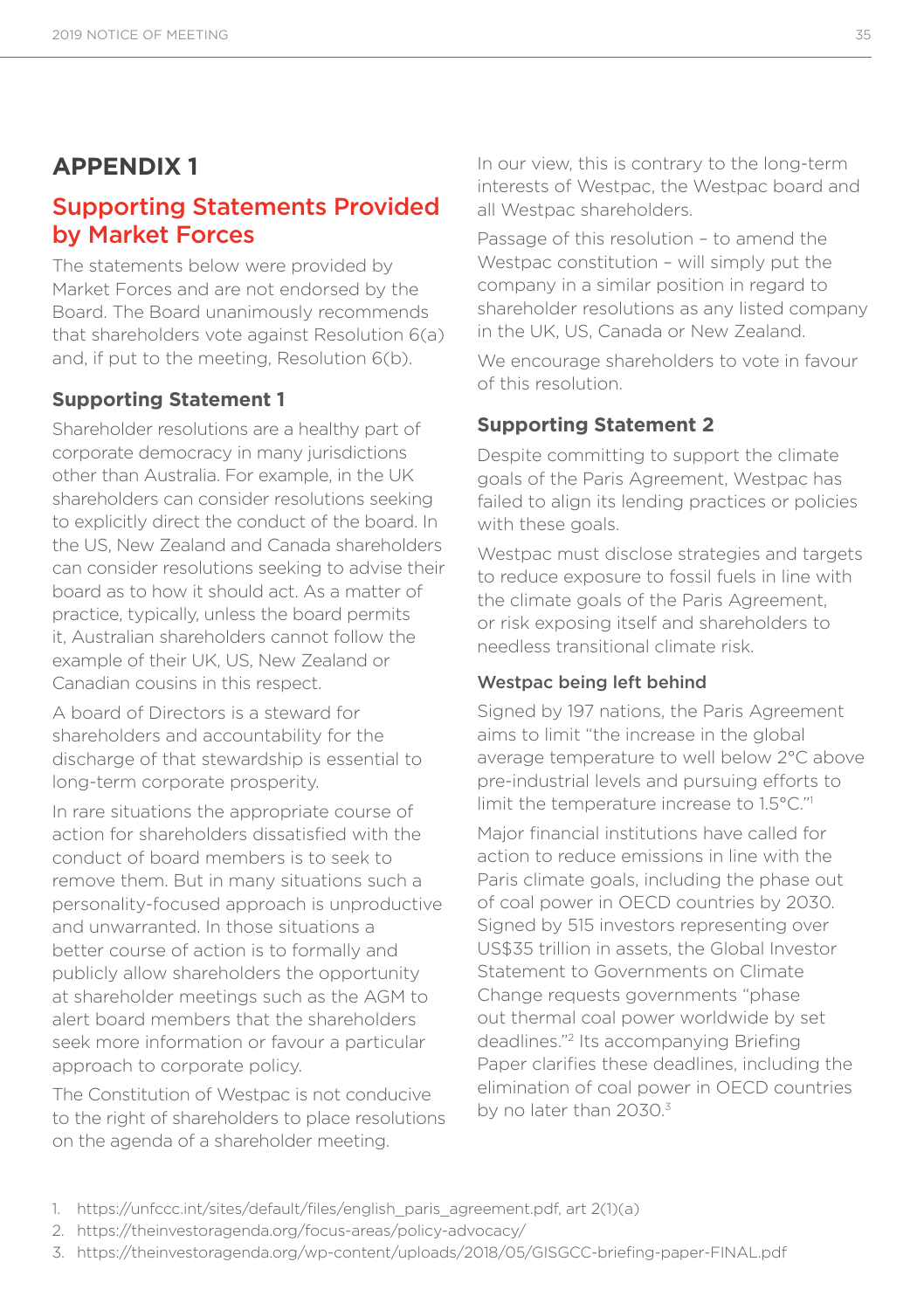Commonwealth Bank has committed to "reduce our exposures to thermal coal mining and coal fired power generation, with the view to exiting the sector by 2030."4 Similarly, QBE will no longer insure new thermal coal projects, and will phase out all direct insurance services to thermal coal customers by 2030.5

A Paris-aligned energy transition also requires significant declines in oil and gas use. The IPCC's Special Report on Global Warming of 1.5°C demonstrates that the role of gas for primary energy must decline globally by 25% by 2030 (from a 2010 baseline), with oil's role in primary energy falling 37% over the same time frame<sup>6</sup>

#### Westpac's current activities

Despite the rapid declines in fossil fuel use that can be expected under a Paris-aligned transition, there is no clear trajectory that reflects this from our company's loan book. Westpac's total committed exposure (TCE) to coal mining was greater in 2018 (\$1.4 billion) than in 2015 (\$1.3 billion) and fluctuated significantly during that period, between \$0.58 billion in 2017 and \$1.4 billion in 2018.7

Westpac continues to finance the expansion of the fossil fuel industry. In 2018, Westpac co-financed a \$720 million deal to Coronado Global Resources. Coronado's contract to supply thermal coal via the Curragh coal mine to the Stanwell power station in central Queensland is expected to keep Stanwell operating well beyond the investor-backed 2030 deadline for OECD countries to phase

out coal power. In April 2016, Westpac contributed to a deal to enable lnterOil to develop one of Asia's largest untapped gas fields, Elk-Antelope in Papua New Guinea. The project is expected to facilitate  $342$  Mt of  $CO<sub>2</sub>$ emissions over its lifetime.<sup>8</sup>

Westpac also lends against the balance sheets of companies such as Whitehaven Coal and Woodside Petroleum, whose plans to significantly increase fossil fuel production are entirely inconsistent with the Paris climate goals. Whitehaven justifies its expansion plans with energy demand projections that are consistent with 3°C of warming by 2100.9 while Woodside's capital expenditure plans have been found to be incompatible with the Paris Agreement.<sup>10</sup>

#### Financial risks and regulatory scrutiny

In June 2017, the Task Force for Climate-related Financial Disclosures (TCFD) published its final recommendations, designed to allow investors to "appropriately assess and price climate-related risk and opportunities."11

Recognising "Banks are exposed to climaterelated risks and opportunities through their lending and other financial intermediary activities as well as through their own operations," the TCFD recommends:

*Banks should provide the metrics used to assess the impact of (transition and physical) climate-related risks on their lending and other financial intermediary business activities in the short, medium, and long term.*<sup>12</sup>

- 4. https://www.commbank.com.au/content/dam/commbank/about-us/download-printed-forms/ environment-and-social-framework.pdf
- 5. http://qbe.com/media-centre/qbe-group-energy-policy
- 6. https://www.ipcc.ch/sr15/
- 7. https://www.2018annualreport.westpacgroup.com.au/downloads/2018-Sustainability-Performance-Report. pdf (slide 83)
- 8. https://www.marketforces.org.au/campaigns/banks-new/twodegrees/
- 9. http://www.whitehavencoal.com.au/wp-content/uploads/2018/09/WVN\_224754\_Annual-Report-2018\_ LR\_FA-3.pdf
- 10. https://www.carbontracker.org/wp-content/uploads/2019/09/CTI\_Breaking\_the\_Habit\_Report\_6.pdf
- 11. https://www.fsb-tcfd.org/wp-content/uploads/2017/06/FINAL-TCFD-Report-062817.pdf
- 12. https://www.fsb-tcfd.org/wp-content/uploads/2017/06/FINAL-TCFD-Annex-062817.pdf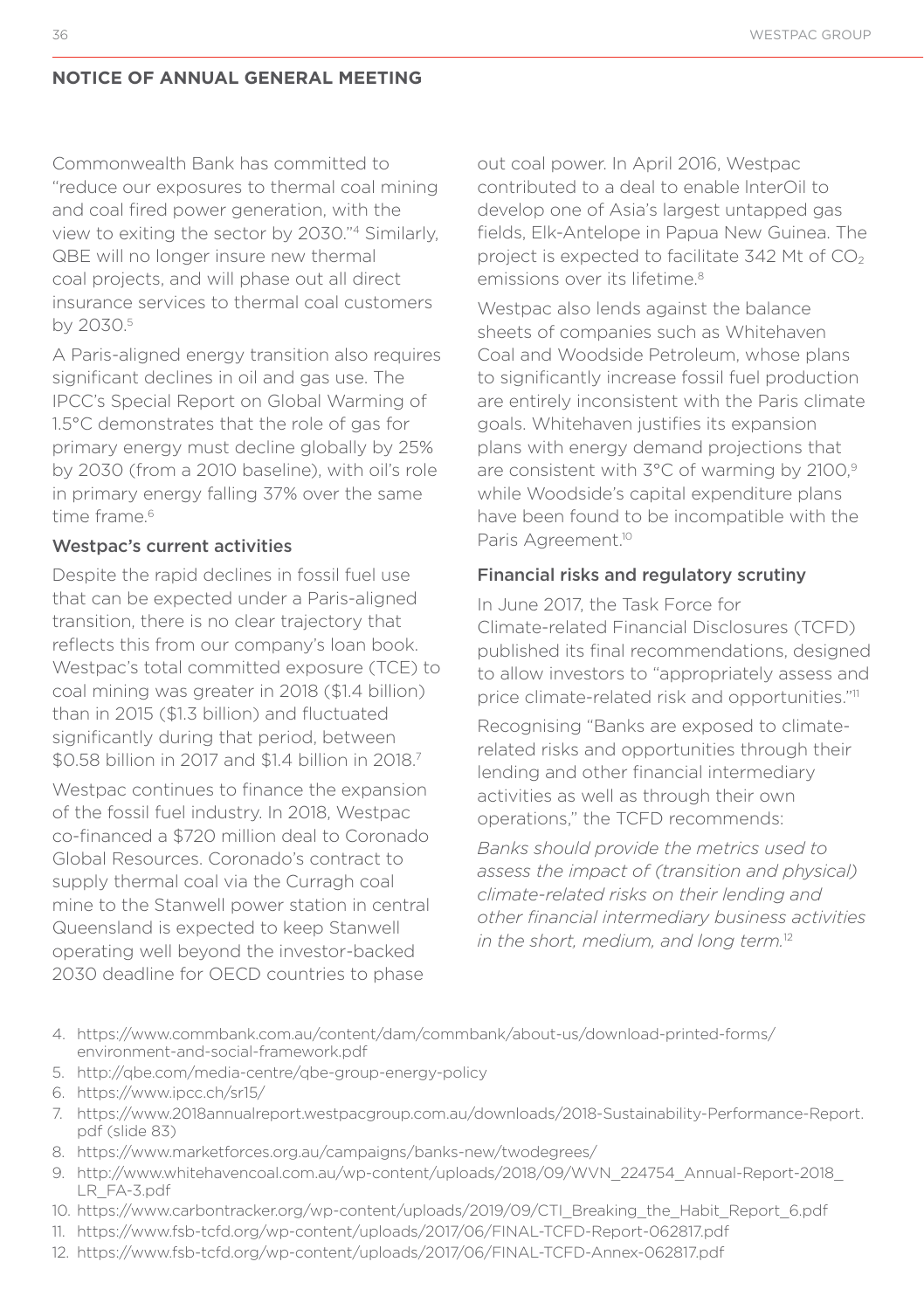The TCFD also states: "Organizations should describe their key climate-related targets... in line with anticipated regulatory requirements or market constraints or other goals."

Westpac claims to "align with and support" the TCFD.<sup>13</sup> However, after two vears, shareholders are still in the dark about the specific, measurable impacts of climate risk facing our company. Westpac is falling behind competitors like Commonwealth Bank, which has been disclosing measurable risks for two reporting cycles.

Adoption of this resolution would ensure Westpac discloses metrics and targets to demonstrate effective management of financial climate change transition risks, in line with the TCFD recommendations and previously stated investor expectations.

Australian regulators have been calling for robust climate risk management from financial institutions. APRA has warned "Some climate risks are distinctly 'financial' in nature. Many of these risks are foreseeable, material and actionable now."14 APRA Executive Board Member Geoff Summerhayes has since said: "APRA wants to see continuous improvement in how organisations disclose and manage these [climate] risks over coming years."15

ASIC in September 2018 stated: "Climate change is a foreseeable risk facing many listed companies ... Directors and officers of listed companies need to understand and continually reassess existing and emerging risks (including climate risk) that may affect the company's business. This extends to both short-term and long-term risks."16

It has also been found that the OECD Guidelines for Multinational Enterprises (which Westpac is subject to) require banks to formulate concrete climate goals for their financial services<sup>17</sup>

#### Investor support required

Despite its stated support for the Paris Agreement, Westpac remains an active investor in an expanding fossil fuel sector further exposing shareholders to financial risks associated with the economic transition required to meet the Paris Agreement's climate goals.

We urge shareholders to vote in favour of this resolution, and expect the many institutional investors already outspoken on this issue to offer their support.

- 13. https://www.westpac.com.au/about-westpac/investor-centre/environmental-social-governance/
- 14. https://www.apra.gov.au/news-and-publications/australias-new-horizon-climate-change-challenges-andprudential-risk
- 15. https://www.apra.gov.au/media-centre/media-releases/apra-step-scrutiny-climate-risks-after-releasingsurvey-results
- 16. https://download.asic.gov.au/media/4871341/rep593-published-20-september-2018.pdf
- 17. https://www.oecdguidelines.nl/documents/publication/2019/04/19/ncp-final-statement-4-ngos-vs-ing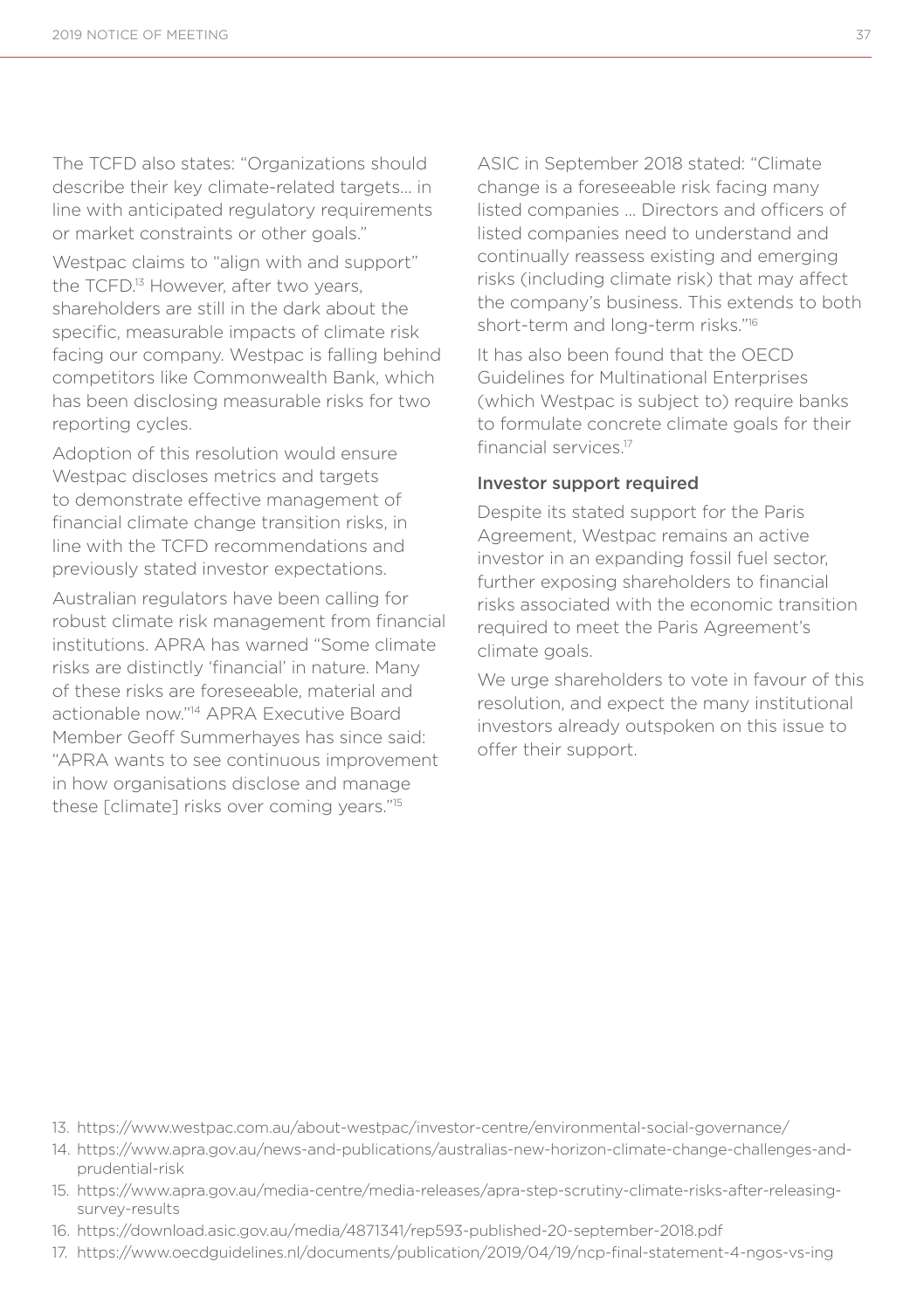# **ATTENDING THE AGM**

#### **Location**

<u>International Convention Centre Sydney</u> Darling Harbour Theatre, Level 2 14 Darling Drive Sydney New South Wales 2000 on Cer<br>re, Lev<br><sub>I</sub>les 20

The International Convention Centre Sydney (ICC) is in the precinct of Darling Harbour In the international convention centre syaricy (i.e.) is in the predirect of Barling narbodi<br>on Cockle Bay. The venue is close to bus, train and light rail stations and a ferry wharf. It also has access for taxis and its own car park. For more information on the ICC visit www.iccsydney.com.au. bus, train ar they New South Wales 2000<br>Elinternational Convention Centre Sydney (ICC) is in the precinct of Darling<br>Cockle Bay. The venue is close to bus, train and light rail stations and a ferry

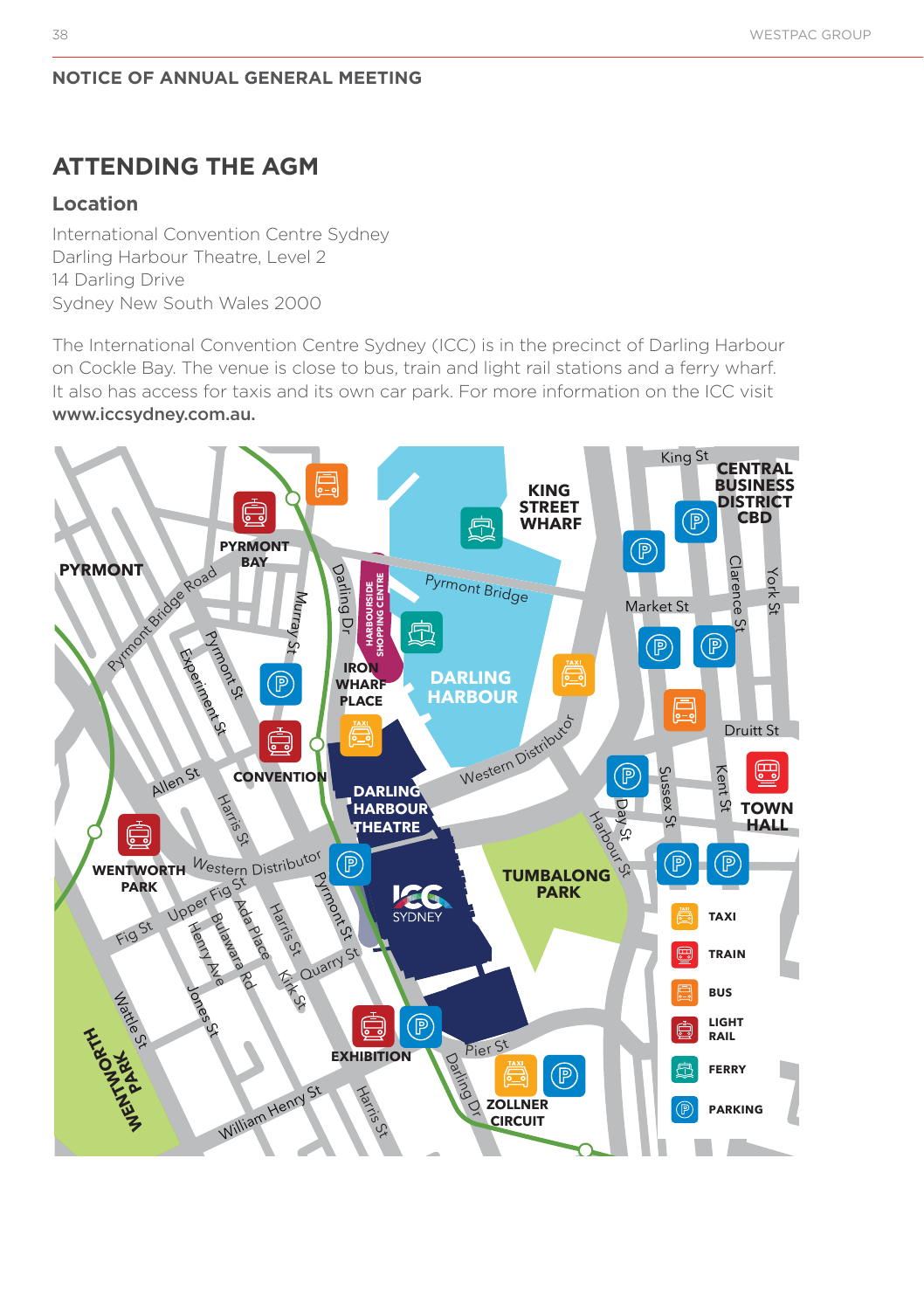# How to get there

#### **By car**

The ICC has two car parking stations being the Sydney Exhibition Centre Car Park and First State Super Theatre Car Park. Both carparks can be accessed via 14 Darling Drive. The Sydney Exhibition Centre Car Park is the most convenient for those attending the AGM.

# **By taxi**

Taxi ranks are located at Iron Wharf Place next to Harbourside Shopping Centre and Zollner Circuit on the Southern end of the ICC. Both are accessed via Darling Drive.

### **By bus**

Bus routes 389 and 501 stop on Harris Street near Allen Street, which is a 10 minute walk from the ICC.

# **By train**

The ICC is a 10 minute walk from Town Hall Station and a 15 minute walk from Central Station. Train services operate between Sydney airport and these stations, with a travelling time of approximately 20 minutes. The light rail connects from Central Station to the ICC.

# **By light rail**

The light rail runs between Central Station and Dulwich Hill and stops at the ICC.

# **By ferry**

Direct ferry services to Darling Harbour operate from Circular Quay, King Street Wharf and Pyrmont Bay Wharf. It is a 15 minute walk from King Street Wharf to the ICC and a 10 minute walk from Pyrmont Bay Wharf to the ICC. Water Taxis to Darling Harbour depart from the Rocks, Circular Quay, the Opera House, Barangaroo and Luna Park.

In addition, Captain Cook Cruises operates services between Darling Harbour Convention Wharf, Barangaroo, King Street Wharf No.1 and Circular Quay.

Further information about travel to the venue and parking can be found at www.iccsydney.com.au/visit-icc-sydney or by calling (+61 2) 9215 7100. For public transport information and timetables visit www.transportnsw.info or call 131 500.

### **Venue security**

Security arrangements will be in place at the venue, including electronic screening prior to AGM entry.

### **Cloakroom facilities**

A cloakroom is available at the venue's customer service desk and is located on the ground floor, just to the left of the AGM registration.

#### **Webcast**

For those shareholders unable to attend in person, the AGM will be webcast live at www.westpac.com.au/investorcentre and an archive of the AGM will also be subsequently available.

# **Further information**

For further information regarding the Westpac AGM, please contact Link on (+61) 1800 804 255 (toll free within Australia).